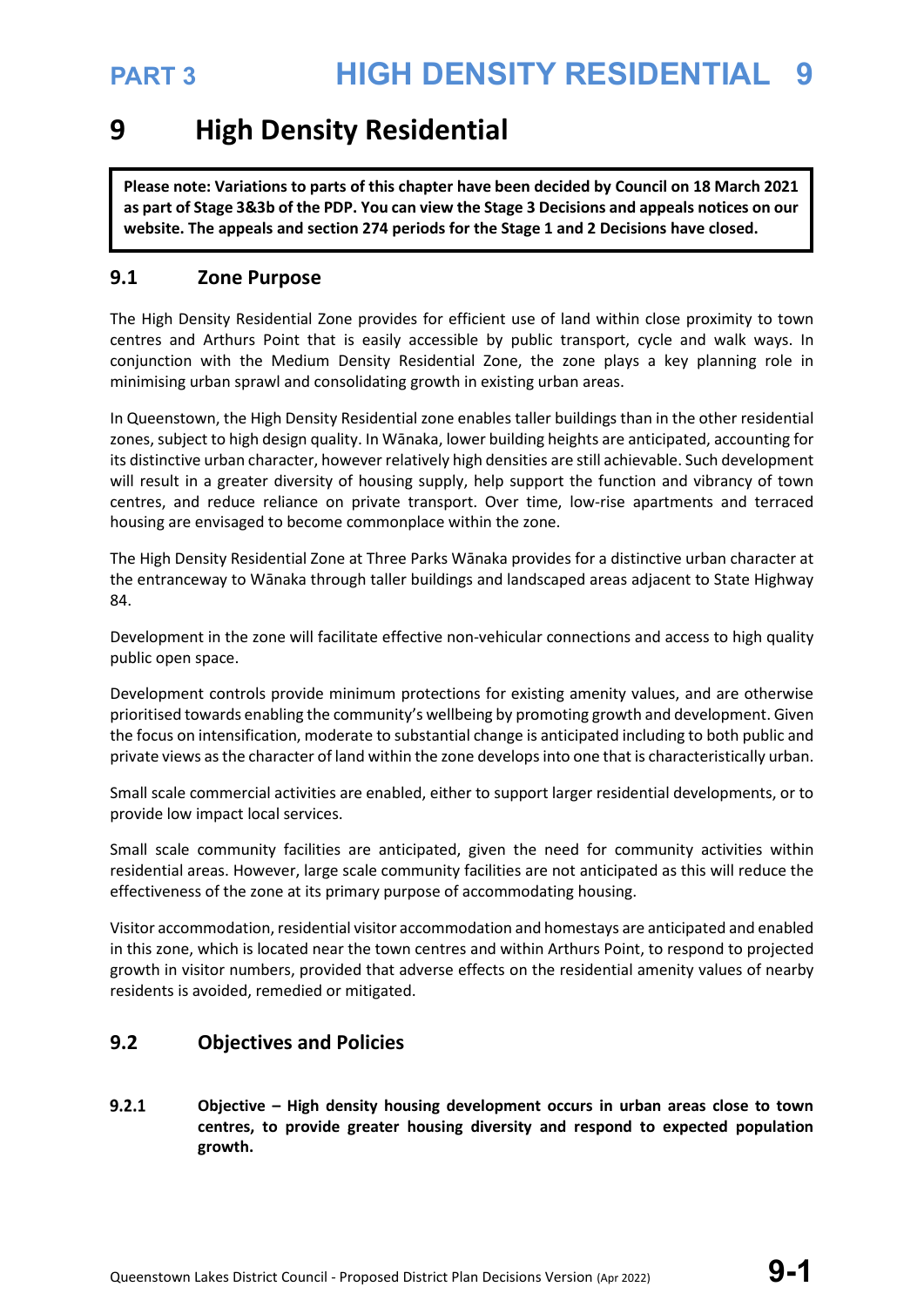### **Policies**

- $9.2.1.1$ Provide sufficient high density zoned land that enables diverse housing supply and visitor accommodation close to town centres.
- $9.2.1.2$ Promote high density development close to town centres to reduce private vehicle movements, maximise walking, cycling and public transport patronage and reduce the need for capital expenditure on infrastructure.
- $9.2.2$ **Objective - High density residential development provides a positive contribution to the environment through quality urban design.**

### **Policies**

- $9.2.2.1$ Require that development within the zone responds to its context, with a particular emphasis on the following essential built form outcomes:
	- achieving high levels of visual interest and avoiding blank or unarticulated walls or facades;
	- achieving well-overlooked, activated streets and public open spaces, including by not visually or spatially dominating street edges with garaging, parking or access ways;
	- achieving a variation and modulation in building mass, including roof forms;
	- d. use landscaped areas to add to the visual amenity values of the development for onsite residents or visitors, neighbours, and the wider public.
- $9.2.2.2$ Support greater building height where development is designed to achieve an exemplary standard of quality, including its environmental sustainability.
- $9.2.2.3$ Promote a distinct streetscape for the Arthurs Point High Density Residential neighbourhood that is based upon a shared and integrated public realm.
- $9.2.2.4$ Require consideration of the relevant design elements identified in the Residential Zone Design Guide 2021.
- $9.2.3$ **Objective – High density residential development maintains a minimum level of existing amenity values for neighbouring sites as part of positively contributing to the urban amenity values sought within the zone.**

### **Policies**

- $9.2.3.1$ Apply recession plane, building height, yard setback and site coverage controls as the primary means of ensuring a minimum level of neighbours' outlook, sunshine and light access, and privacy will be maintained, while acknowledging that through an application for land use consent an outcome superior to that likely to result from strict compliance with the controls may well be identified.
- $9.2.3.2$ Ensure the amenity values of neighbours are adequately maintained.
- $9.2.3.3$ Ensure built form achieves privacy for occupants of the subject site and neighbouring residential sites and units, including through the use of building setbacks, offsetting habitable windows from one another, screening, or other means.
- **Objective – Small-scale community activities are provided for where they are best**   $9.2.4$ **located in a residential environment close to residents.**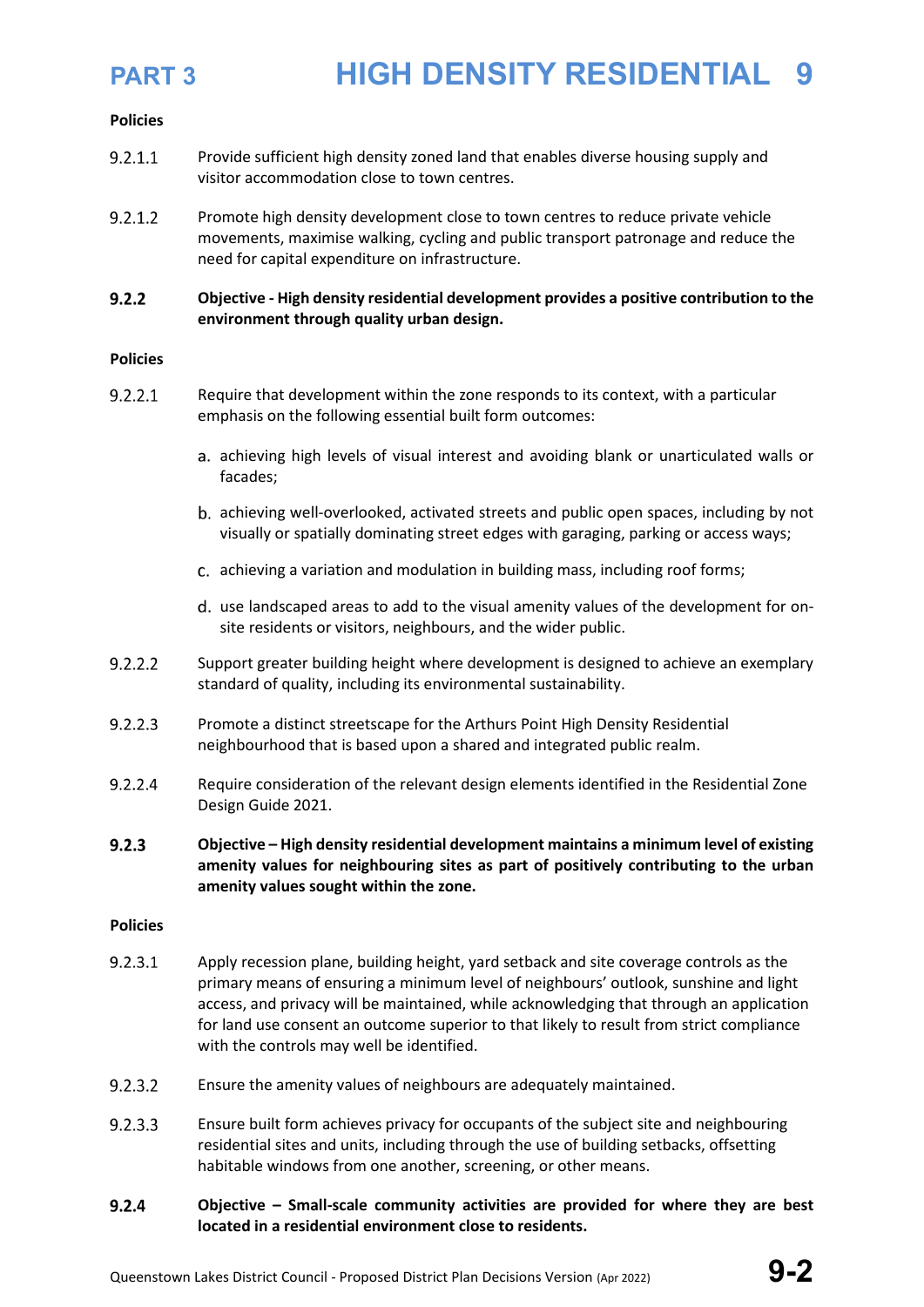

### **Policies**

 $9.2.4.1$ Enable the establishment of small-scale community activities where adverse effects on residential amenity values such as noise, traffic and visual impact can be avoided or mitigated.

### $9.2.5$ **Objective – Commercial development is small-scale and generates minimal amenity value impacts.**

### **Policies**

- $9.2.5.1$ Ensure that any commercial development is of low scale and intensity, and does not undermine the local transport network or availability of on-street vehicle parking for non-commercial use.
- $9.2.5.2$ Ensure that any commercial development is of a design, scale and appearance compatible with its surrounding context.

### $9.2.6$ **Objective - High-density residential development will efficiently utilise existing infrastructure and minimise impacts on infrastructure and roading networks.**

### **Policies**

- $9.2.6.1$ Require development to provide or enhance connections to public places and active transport networks (walkways, trails and cycleways) where appropriate.
- $9.2.6.2$ Require development to provide facilities to encourage walking and cycling where appropriate.
- 9.2.6.3 Ensure access and parking is located and designed to optimise the connectivity, efficiency and safety of the district's transport networks, including the consideration of a reduction in required car parking where it can be demonstrated that this is appropriate.
- 9.2.6.4 Require the site layout and design of development provides low impact approaches to stormwater management through providing permeable surface areas on site and the use of a variety of stormwater management measures.
- 9.2.6.5 A reduction in parking requirements may be considered in Queenstown and Wānaka where a site is located within 800m of a bus stop or the edge of a Town Centre Zone.
- $9.2.7$ **Objective – Manage the development of land within noise affected environments to ensure mitigation of noise and reverse sensitivity effects.**
- $9.2.7.1$ Require as necessary all new and altered buildings for Activities Sensitive to Road Noise located close to any State Highway to be designed to provide protection from sleep disturbance and to otherwise maintain reasonable amenity values for occupants.
- $9.2.8$ **Objective – Visitor accommodation, residential visitor accommodation and homestays are enabled in urban areas close to town centres to respond to strong projected growth in visitor numbers, whilst ensuring that adverse effects on residential amenity values and traffic safety are avoided, remedied or mitigated.**
- 9.2.8.1 Provide sufficient high density zoned land to enable a range of accommodation options for visitors to establish close to town centres.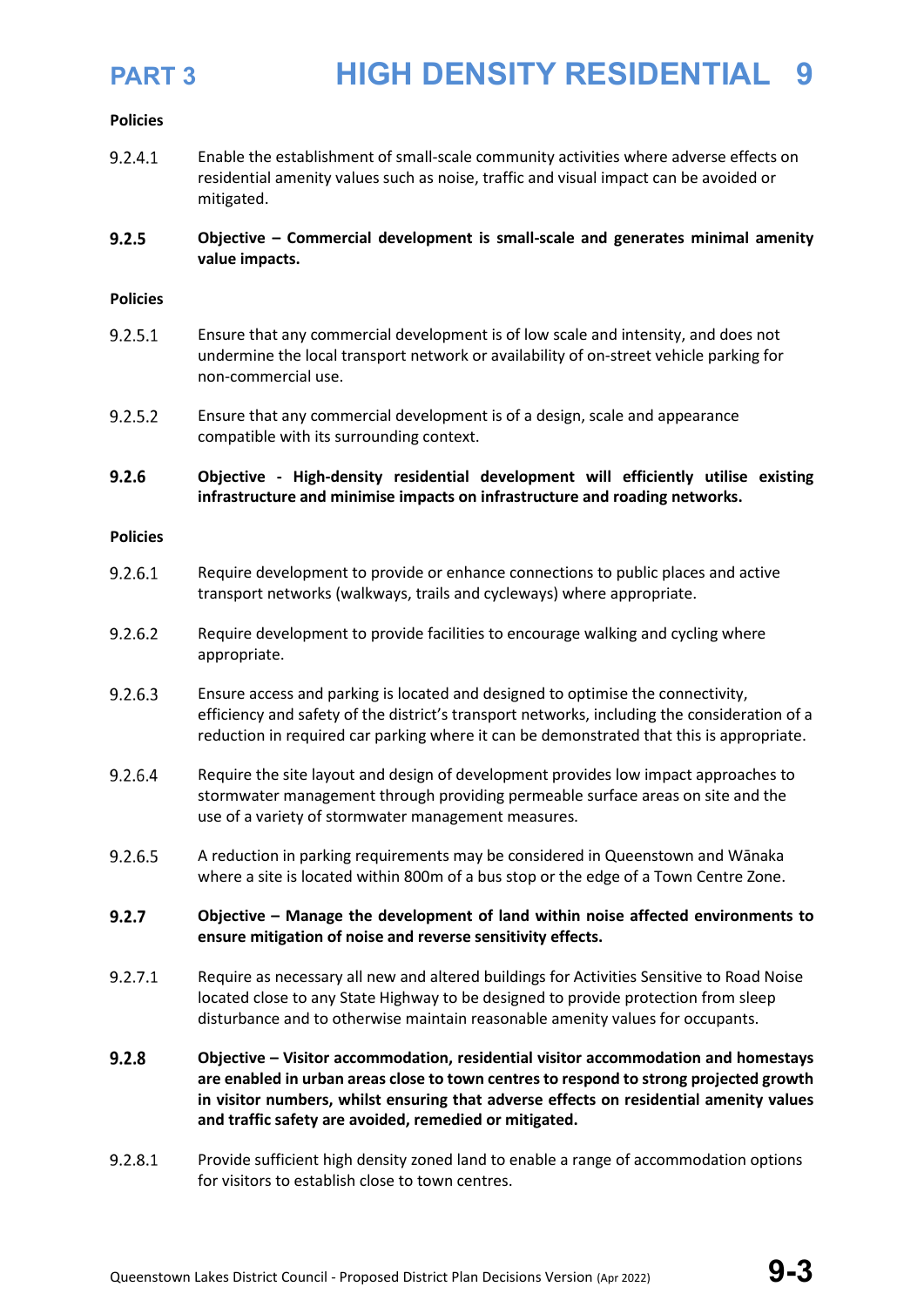- $9.2.8.2$ Enable a range of accommodation options which positively contribute to residential amenity values by ensuring that adverse effects on residential amenity values are avoided, remedied or mitigated.
- 9.2.8.3 Ensure that visitor accommodation development utilises existing infrastructure and minimise impacts on infrastructure and roading networks.
- 9.2.8.4 Ensure that the design of buildings for visitor accommodation contributes positively to the visual quality of the environment through the use of connection to the street, interesting built forms, landscaping, and response to site context.
- $9.2.9$ **Objective – High quality residential development of the land on the northern side of State Highway 6 at Frankton, that is integrated with a primary road that connects State Highway 6 at Hawthorne Drive to Quail Rise, pedestrian and cycle access, and appropriate servicing.**
- 9.2.9.1 Ensure subdivision and development at Frankton North is undertaken in accordance with the Frankton North Structure Plan (Schedule 27.13.9) to promote integration and provision of access to and throughout Frankton North.
- $9.2.9.2$ Ensure safe transport connections by:
	- a. avoiding any new access to State Highway 6;
	- b. limiting new access to the land at Frankton North to: Hawthorne Drive/SH6 roundabout, Hansen Road and Ferry Hill Drive;
	- c. providing the primary road connection between State Highway 6 at Hawthorne Drive and Quail Rise;
	- d. providing access to the primary road connection from all sites within Frankton North; and
	- e. providing internal road. pedestrian and cycle connections that are of a form that accounts for long-term traffic demand for the area between Hansen Road and Ferry Hill Drive without the need for subsequent retrofitting or upgrade.
	- f. ensuring that road frontages are not dominated by vehicular access and parking; and
	- g. integrating with the pedestrian and cycle path and the road network and public transport routes on the southern side of State Highway 6, including pedestrian and cycle access across State Highway 6.
- $9.2.9.3$ Encourage low impact stormwater design that utilises on-site treatment and storage I dispersal approaches.
- 9.2.9.4 Avoid the impacts of stormwater discharges on the State Highway network.

Note: Attention is drawn to the need to consult with the New Zealand Transport Agency (NZTA) prior to determining an internal and external road network design under these policies.

Note: Attention is drawn to the need to obtain a Section 93 notice from the NZ Transport Agency for all subdivisions on adjoining State Highways which are declared Limited Access Roads. The NZ Transport Agency should be consulted and a request made for a notice under Section 93 of the Government Roading Powers Act 1989.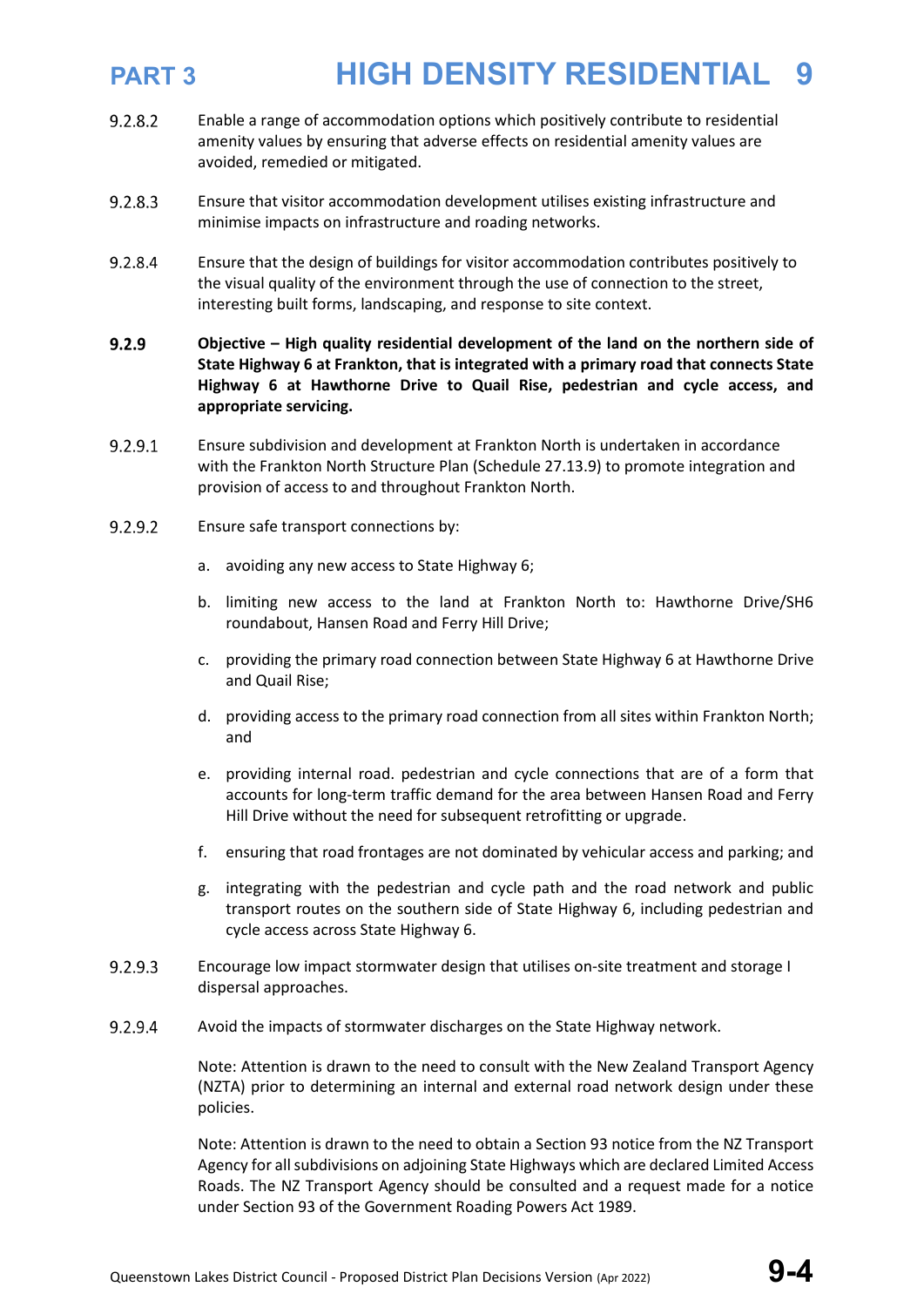### $9.2.10$ **Objective – The High Density Residential Zone at Three Parks Wānaka contributes to a quality environment at the entranceway to Wānaka.**

- $9.2.10.1$ Avoid buildings within the Building Restriction Area so as to:
	- a. minimise adverse effects of road noise on residential amenity; and
	- b. ensure the land adjacent to State Highway 84 be landscaped so as to provide a high amenity sense of arrival into Wānaka.

### **9.3 Other Provisions and Rules**

### $9.3.1$ **District Wide**

Attention is drawn to the following District Wide chapters.

| 1 Introduction          | 2 Definitions                                             | 3 Strategic Direction               |
|-------------------------|-----------------------------------------------------------|-------------------------------------|
| 4 Urban Development     | 5 Tangata Whenua                                          | 6 Landscapes and Rural<br>Character |
| 25 Earthworks           | 26 Historic Heritage                                      | 27 Subdivision                      |
| 28 Natural Hazards      | 29 Transport                                              | 30 Energy and Utilities             |
| 31 Signs                | 32 Protected Trees                                        | 33 Indigenous Vegetation            |
| 34 Wilding Exotic Trees | 35 Temporary Activities and<br><b>Relocated Buildings</b> | 36 Noise                            |
| 37 Designations         | District Plan web mapping<br>application                  |                                     |

### $9.3.2$ **Interpreting and Applying the Rules**

- $9.3.2.1$ A permitted activity must comply with all the rules listed in the Activity and Standards tables, and any relevant district wide rules, otherwise a resource consent will be required.
- $9.3.2.2$ Where an activity does not comply with a Standard listed in the Standards tables, the activity status identified by the 'Non- Compliance Status' column shall apply.
- $9.3.2.3$ Where an activity breaches more than one Standard, the most restrictive status shall apply to the Activity.
- 9.3.2.4 Each residential unit may include a single residential flat and any other accessory buildings.
- $9.3.2.5$ The status of any Plantation Forestry will be determined by the Resource Management (National Environmental Standards for Plantation Forestry) Regulations 2017.
- 9.3.2.6 The following abbreviations are used within this Chapter.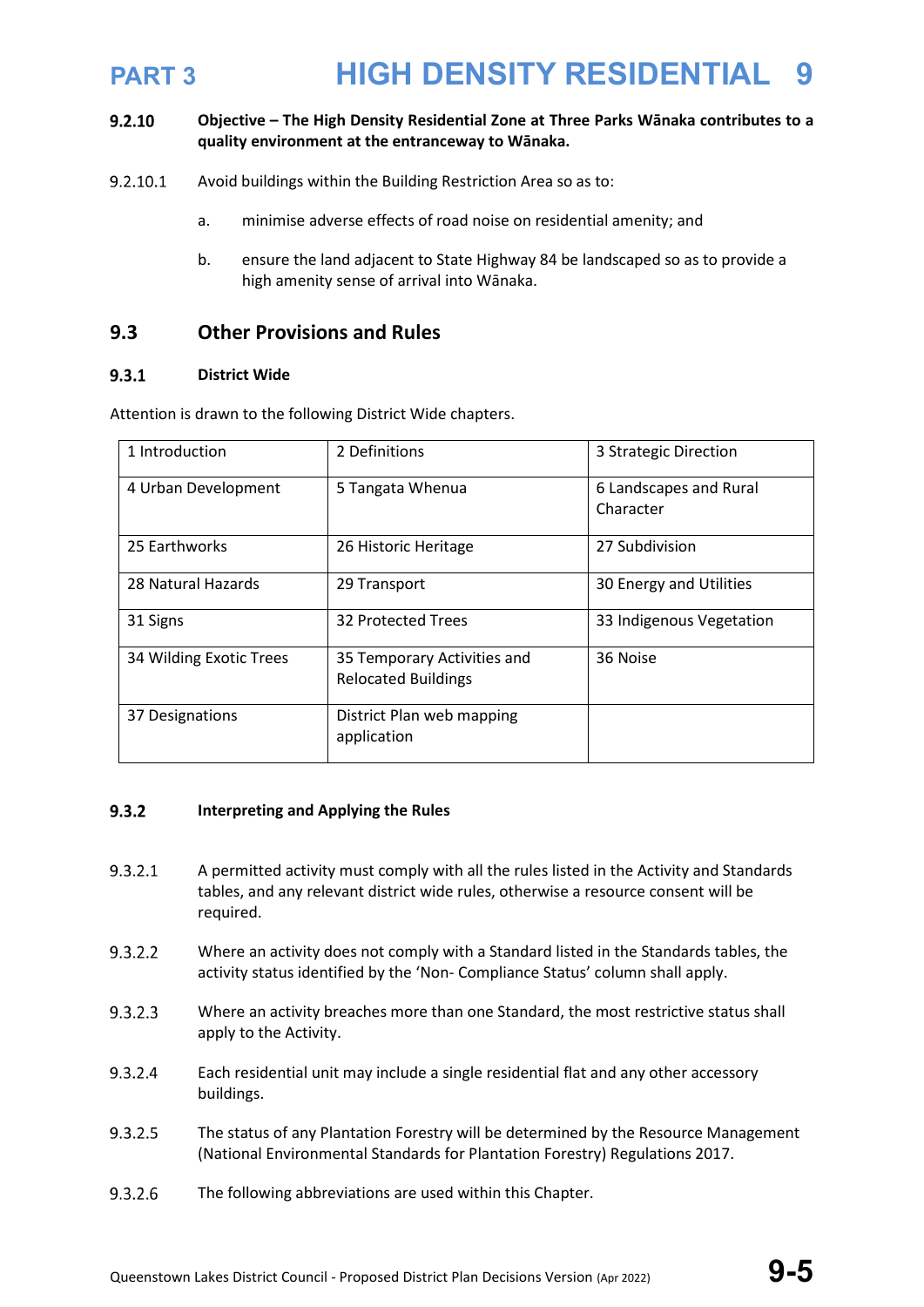|           | Permitted                       |    | Controlled    |
|-----------|---------------------------------|----|---------------|
| <b>RD</b> | <b>Restricted Discretionary</b> |    | Discretionary |
| <b>NC</b> | Non Complying                   | PR | Prohibited    |

9.3.2.6A Compliance with the New Zealand Electrical Code of Practice for Electrical Safe Distances ("NZECP34:2001") is mandatory under the Electricity Act 1992. All activities, such as buildings, earthworks and conductive fences regulated by NZECP34: 2001, including any activities that are otherwise permitted by the District Plan must comply with this legislation. Chapter 30 Energy and Utilities part 30.3.3.2.c has additional information in relation to activities and obligations under NZECP34:2001.

### **9.4 Rules - Activities**

|       | Activities located in the High Density Residential Zone                                                                                            | <b>Activity</b><br>status |
|-------|----------------------------------------------------------------------------------------------------------------------------------------------------|---------------------------|
| 9.4.1 | Commercial activities comprising no more than $100m2$ of gross floor area                                                                          | ${\sf P}$                 |
|       | At 158, 164, 170 and 172 Arthurs Point Road, Commercial Activities<br>comprising between 101m <sup>2</sup> and 200m <sup>2</sup> gross floor area. | <b>RD</b>                 |
|       | Discretion is restricted to:                                                                                                                       |                           |
|       | a. Economic impact on the Queenstown town centre;                                                                                                  |                           |
|       | b. Effects on residential amenity;                                                                                                                 |                           |
|       | c. Hours of operation;                                                                                                                             |                           |
|       | d. Traffic generation and access;                                                                                                                  |                           |
|       | e. Location, design, scale and appearance.                                                                                                         |                           |
| 9.4.2 | Home Occupation                                                                                                                                    | P                         |
| 9.4.3 | Residential Unit comprising three (3) or less per site                                                                                             | P                         |
| 9.4.4 | Residential Visitor Accommodation and Homestays                                                                                                    | P                         |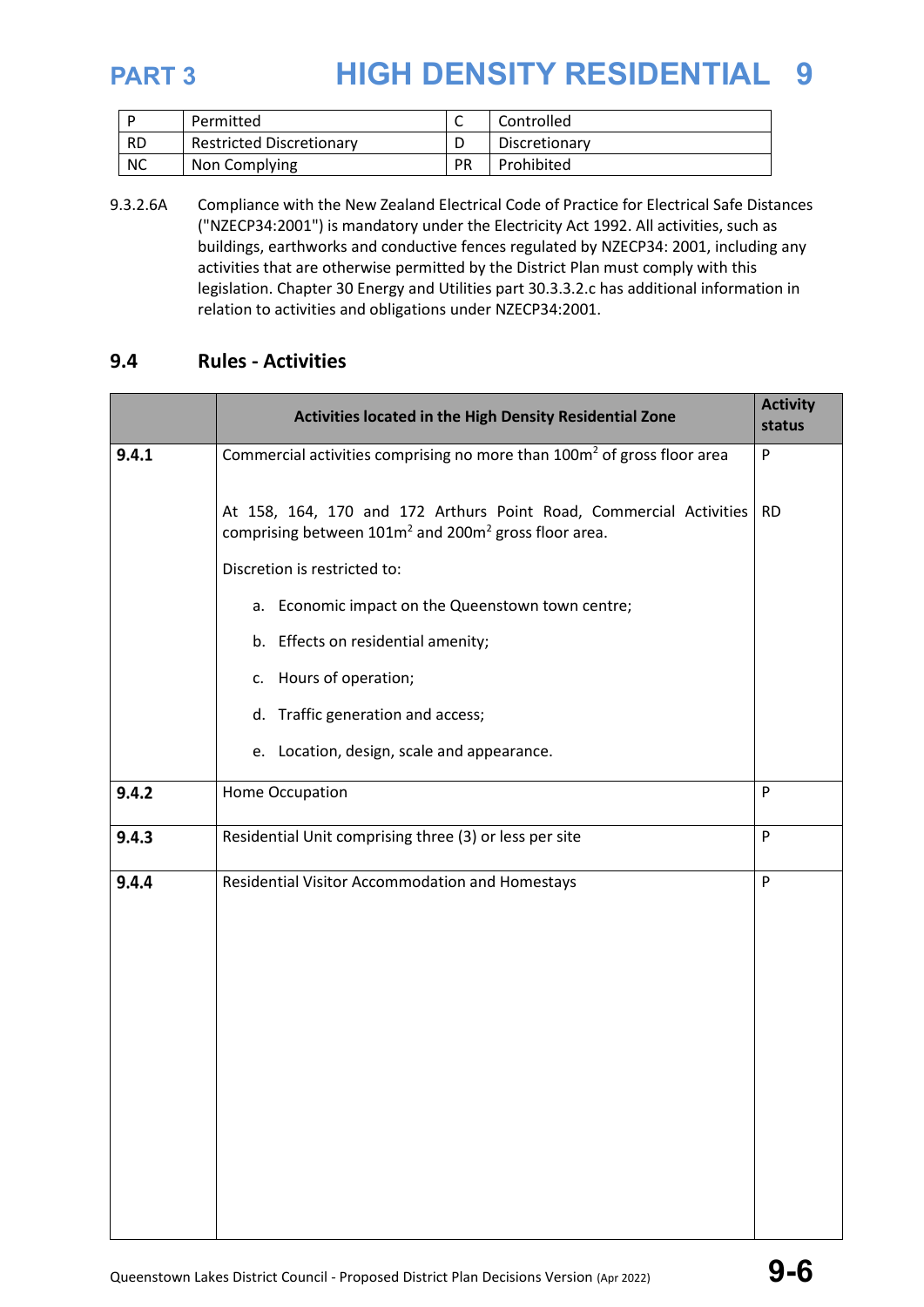|       |    | Activities located in the High Density Residential Zone                                                                                                                                                                                                                                                                                  | <b>Activity</b><br>status |
|-------|----|------------------------------------------------------------------------------------------------------------------------------------------------------------------------------------------------------------------------------------------------------------------------------------------------------------------------------------------|---------------------------|
|       |    |                                                                                                                                                                                                                                                                                                                                          |                           |
| 9.4.5 |    | Residential Unit comprising four (4) or more per site                                                                                                                                                                                                                                                                                    | <b>RD</b>                 |
|       |    | Discretion is restricted to:                                                                                                                                                                                                                                                                                                             |                           |
|       | a. | location, external appearance, site layout and design of buildings and<br>fences and how the development addresses its context to contribute<br>positively to the character of the area;                                                                                                                                                 |                           |
|       | b. | building dominance and sunlight access relative to neighbouring<br>properties and public spaces including roads;                                                                                                                                                                                                                         |                           |
|       | c. | how the design advances housing diversity and promotes<br>sustainability either through construction methods, design or<br>function;                                                                                                                                                                                                     |                           |
|       | d. | privacy for occupants of the subject site and neighbouring sites;                                                                                                                                                                                                                                                                        |                           |
|       | e. | street activation;                                                                                                                                                                                                                                                                                                                       |                           |
|       | f. | parking and access layout: safety, efficiency and impacts on on-street<br>parking and neighbours;                                                                                                                                                                                                                                        |                           |
|       | g. | design and integration of landscaping;                                                                                                                                                                                                                                                                                                   |                           |
|       | h. | where a site is subject to any natural hazard and the proposal results<br>in an increase in gross floor area:                                                                                                                                                                                                                            |                           |
|       |    | a. the nature and degree of risk the hazard(s) pose to people and<br>property;                                                                                                                                                                                                                                                           |                           |
|       |    | b. whether the proposal will alter the risk to any site; and                                                                                                                                                                                                                                                                             |                           |
|       |    | c. the extent to which such risk can be avoided or sufficiently<br>mitigated.                                                                                                                                                                                                                                                            |                           |
|       | i. | The location, size, access, design and screening of waste and<br>recycling storage space; and                                                                                                                                                                                                                                            |                           |
|       | j. | Consistency with the Residential Zone Design Guide 2021.                                                                                                                                                                                                                                                                                 |                           |
|       | k. | Where Electricity Sub-transmission Infrastructure or Significant<br>Electricity Distribution Infrastructure as shown on the District Plan<br>web mapping application is located within the adjacent road and any<br>proposed building is located within 9.5 meters of that road boundary,<br>any adverse effects on that infrastructure. |                           |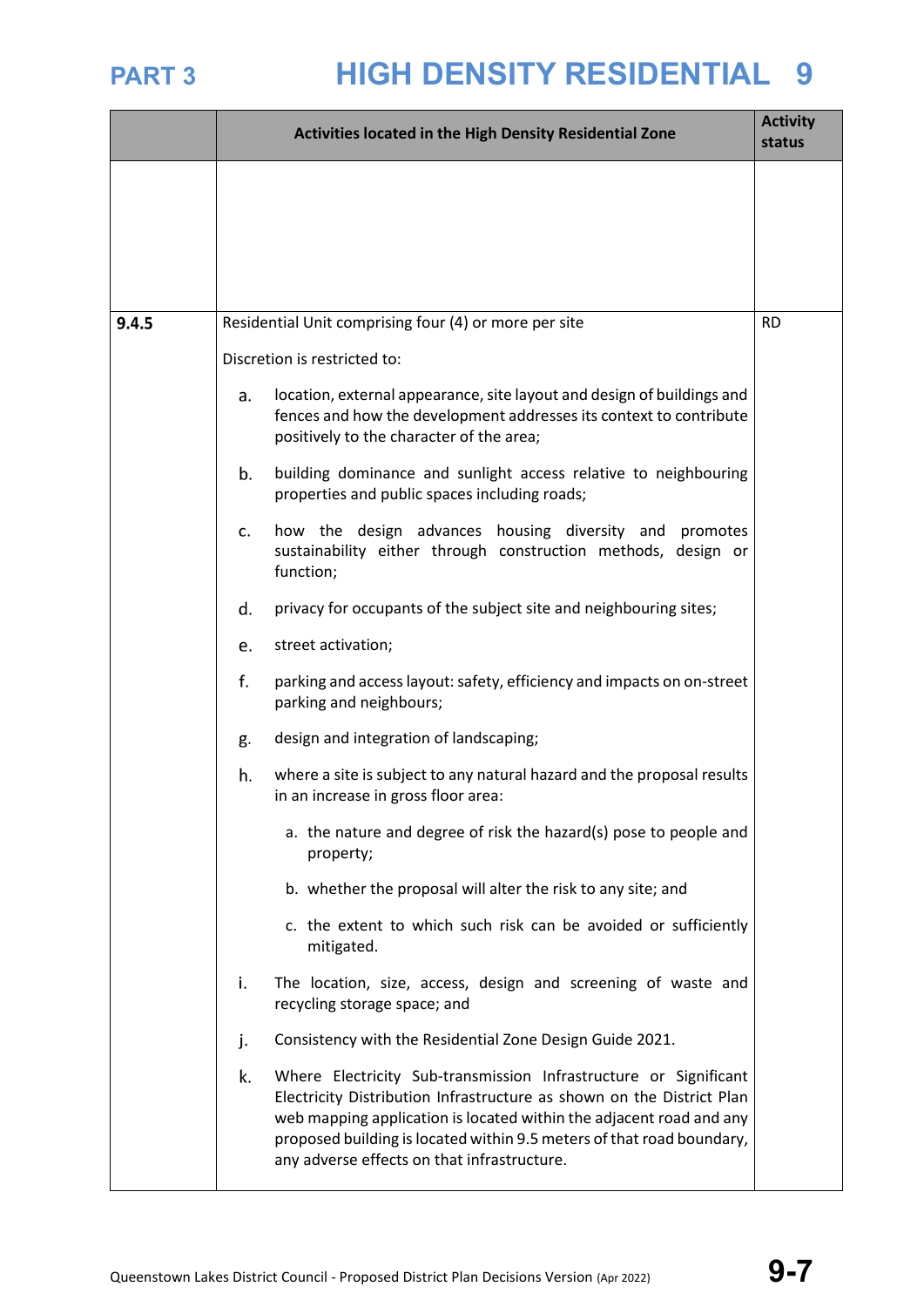|        | Activities located in the High Density Residential Zone                                                                                                                     | <b>Activity</b><br>status |
|--------|-----------------------------------------------------------------------------------------------------------------------------------------------------------------------------|---------------------------|
| 9.4.6  | Visitor Accommodation including licensed premises within a visitor<br>accommodation development                                                                             | <b>RD</b>                 |
|        | Discretion is restricted to:                                                                                                                                                |                           |
|        | The location, nature and scale of activities;<br>a.                                                                                                                         |                           |
|        | Parking and access;<br>b.                                                                                                                                                   |                           |
|        | Landscaping;<br>c.                                                                                                                                                          |                           |
|        | Noise;<br>d.                                                                                                                                                                |                           |
|        | Hours of operation, including in respect of ancillary activities; and<br>e.                                                                                                 |                           |
|        | f.<br>The external appearance of buildings.                                                                                                                                 |                           |
| 9.4.7  | <b>Commercial recreation</b>                                                                                                                                                | D                         |
| 9.4.8  | Community activities                                                                                                                                                        | D                         |
| 9.4.9  | Retirement village                                                                                                                                                          | D                         |
| 9.4.10 | Activities which are not listed in this table                                                                                                                               | <b>NC</b>                 |
| 9.4.11 | Commercial activities not otherwise identified                                                                                                                              | <b>NC</b>                 |
| 9.4.12 | Panel beating, spray painting, motor vehicle repair or dismantling, fibre<br>glassing, sheet metal work, bottle or scrap storage, motor body building.                      | PR                        |
| 9.4.13 | Manufacturing and/or product assembling activities                                                                                                                          | PR                        |
| 9.4.14 | Mining                                                                                                                                                                      | PR                        |
| 9.4.15 | <b>Factory Farming</b><br>PR                                                                                                                                                |                           |
| 9.4.16 | PR<br>Fish or meat processing                                                                                                                                               |                           |
| 9.4.17 | Forestry activities, except for Plantation Forestry where the Resource<br>Management (National Environmental Standard for Plantation Forestry)<br>Regulation 2017 prevails. | <b>PR</b>                 |
| 9.4.18 | Any activity requiring an Offensive Trade License under the Health Act 1956                                                                                                 | PR                        |
| 9.4.19 | Airports other than the use of land and water for emergency landings,<br>rescues and fire fighting                                                                          | PR                        |
| 9.4.20 | <b>Bulk material storage</b>                                                                                                                                                | PR                        |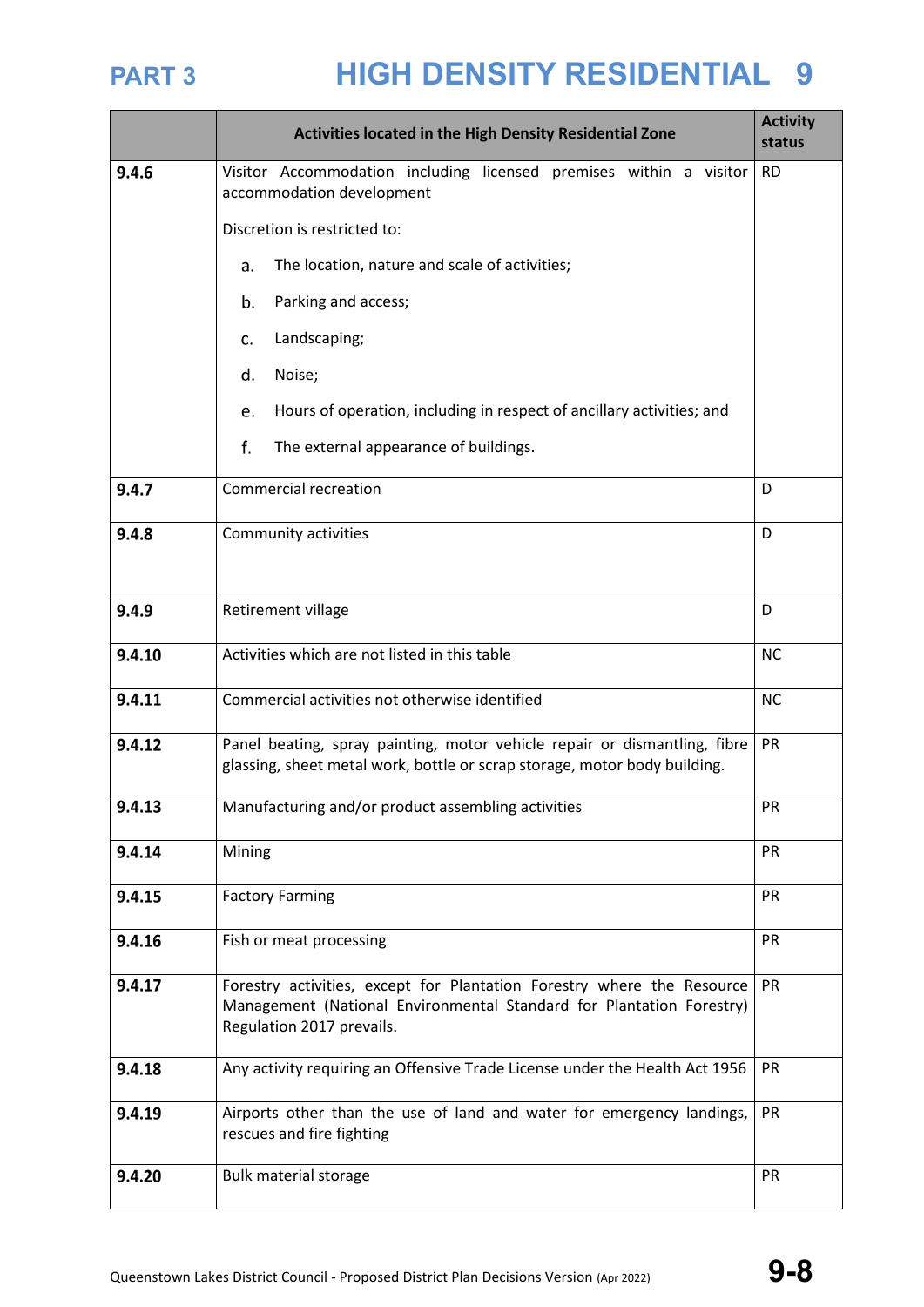## **9.5A Rules – Standards for Restricted Discretionary and Discretionary Activities under Rules 9.4 and 9.5**

|        | Standards for activities in the High Density<br><b>Residential Zone</b>                                                                                                                                                                                                                                                                                                                          | <b>Non-compliance status</b> |
|--------|--------------------------------------------------------------------------------------------------------------------------------------------------------------------------------------------------------------------------------------------------------------------------------------------------------------------------------------------------------------------------------------------------|------------------------------|
| 9.5A.1 | For all restricted discretionary and discretionary<br>activities under Rules 9.4 and 9.5, applications<br>for resource consent shall include a statement<br>confirming that the relevant design elements<br>from the Residential Zone Design Guide 2021<br>have been considered, including a summary of<br>any particular aspects of the proposal that have<br>resulted from that consideration. | NC.                          |

### **9.5 Rules – Standards**

|       | Standards for activities located in the High<br><b>Density Residential Zone</b>                                                            | <b>Non-compliance status</b>                                                                                                                                                                                                                                                                                                                                                                                      |
|-------|--------------------------------------------------------------------------------------------------------------------------------------------|-------------------------------------------------------------------------------------------------------------------------------------------------------------------------------------------------------------------------------------------------------------------------------------------------------------------------------------------------------------------------------------------------------------------|
| 9.5.1 | Building Height - Flat Sites in Queenstown                                                                                                 | <b>RD</b>                                                                                                                                                                                                                                                                                                                                                                                                         |
|       |                                                                                                                                            | Discretion is restricted to:                                                                                                                                                                                                                                                                                                                                                                                      |
|       | 9.5.1.1 A height of 12 metres except where                                                                                                 |                                                                                                                                                                                                                                                                                                                                                                                                                   |
|       | specified in Rules 9.5.1.2, 9.5.1.3 or<br>9.5.1.4.                                                                                         | a. building design and appearance,<br>including roof form articulation and<br>the avoidance of large, monolithic<br>building forms;<br>b. building dominance and sunlight<br>access relative to neighbouring<br>properties and public spaces including<br>roads;<br>how the design advances housing<br>c.<br>diversity and promotes sustainability<br>either through construction methods,<br>design or function; |
|       |                                                                                                                                            | d. privacy for occupants of the subject<br>site and neighbouring sites;                                                                                                                                                                                                                                                                                                                                           |
|       |                                                                                                                                            | e. effects on significant public views<br>(based on an assessment of public<br>views undertaken at the time of the<br>proposal, in addition to any specified<br>significant public views identified<br>within the District Plan);<br>the positive effects of enabling<br>f.<br>additional development intensity<br>within close proximity to town<br>centres.                                                     |
|       | 9.5.1.2<br>In the High Density Residential<br>Zone immediately west of the<br>Kawarau Falls Bridge the<br>maximum building height shall be | D                                                                                                                                                                                                                                                                                                                                                                                                                 |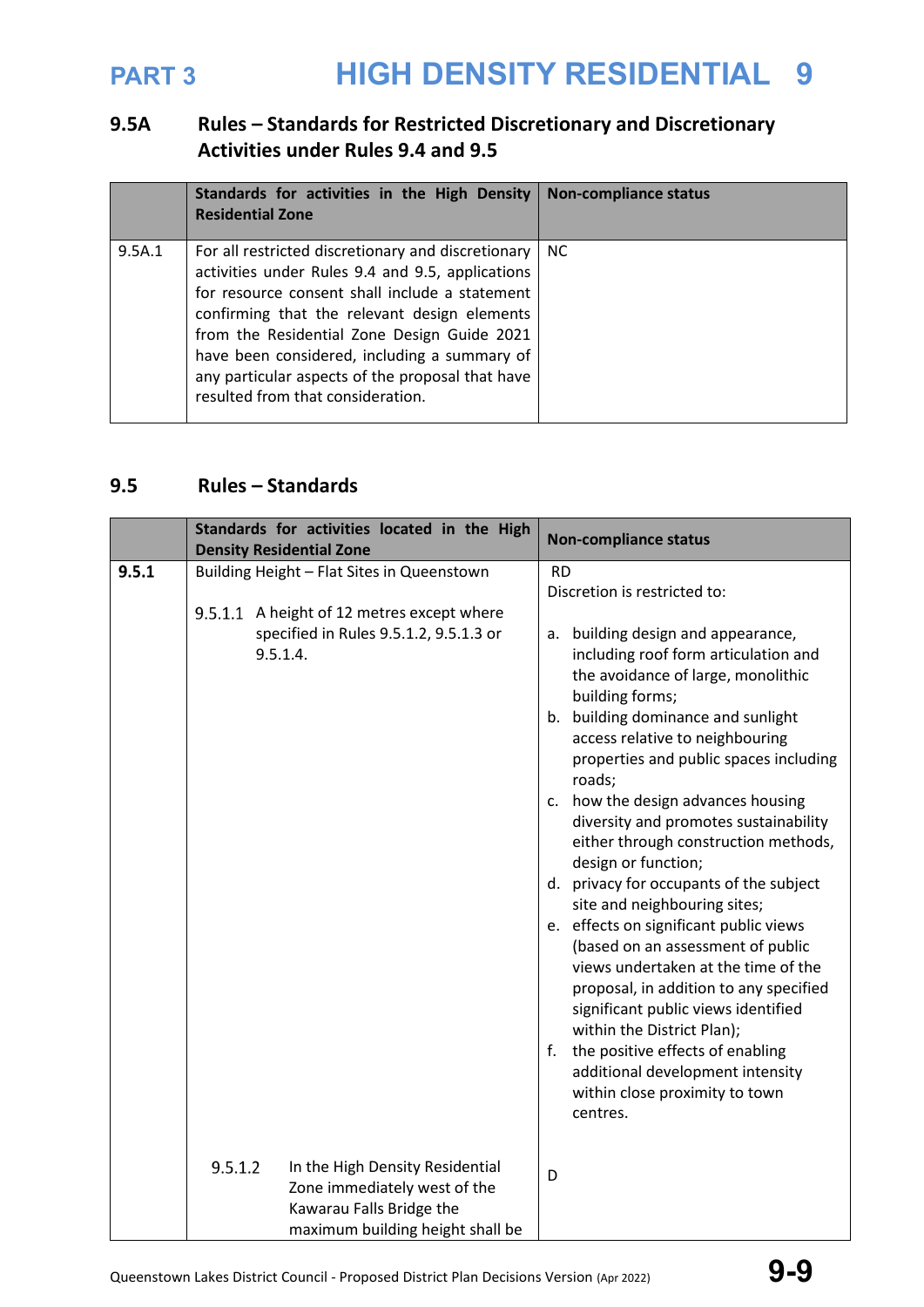|       |         | Standards for activities located in the High<br><b>Density Residential Zone</b>                                                                                                                                                                                               | <b>Non-compliance status</b>                                                                                                                                                                                                                                                                                                                                                                                                                                                                                                                                                                                                                                                                                                                                                                                                                                                                                                                                                           |
|-------|---------|-------------------------------------------------------------------------------------------------------------------------------------------------------------------------------------------------------------------------------------------------------------------------------|----------------------------------------------------------------------------------------------------------------------------------------------------------------------------------------------------------------------------------------------------------------------------------------------------------------------------------------------------------------------------------------------------------------------------------------------------------------------------------------------------------------------------------------------------------------------------------------------------------------------------------------------------------------------------------------------------------------------------------------------------------------------------------------------------------------------------------------------------------------------------------------------------------------------------------------------------------------------------------------|
|       |         | 10m provided that in addition no<br>building shall protrude above a<br>horizontal line orientated due<br>north commencing 7m above any<br>given point along the required<br>boundary setbacks at the southern<br>zone boundary.                                               |                                                                                                                                                                                                                                                                                                                                                                                                                                                                                                                                                                                                                                                                                                                                                                                                                                                                                                                                                                                        |
|       | 9.5.1.3 | Within the area specified on the<br>District Plan web mapping<br>application on the south side of<br>Frankton Road (SH6A), the highest<br>point of any building shall not<br>exceed the height above sea level<br>of the nearest point of the road<br>carriageway centreline. | D                                                                                                                                                                                                                                                                                                                                                                                                                                                                                                                                                                                                                                                                                                                                                                                                                                                                                                                                                                                      |
|       | 9.5.1.4 | Maximum building height of 15m.                                                                                                                                                                                                                                               | D                                                                                                                                                                                                                                                                                                                                                                                                                                                                                                                                                                                                                                                                                                                                                                                                                                                                                                                                                                                      |
|       | 9.5.1.5 | Rules 9.5.1.1 to 9.5.1.4 do not<br>apply to the land at Frankton<br>North.                                                                                                                                                                                                    |                                                                                                                                                                                                                                                                                                                                                                                                                                                                                                                                                                                                                                                                                                                                                                                                                                                                                                                                                                                        |
| 9.5.2 |         | Building Height - Flat Sites in Wānaka                                                                                                                                                                                                                                        | <b>RD</b>                                                                                                                                                                                                                                                                                                                                                                                                                                                                                                                                                                                                                                                                                                                                                                                                                                                                                                                                                                              |
|       | 9.5.2.1 | A height of 8m except where<br>specified in Rule 9.5.2.2 and<br>9.5.2.3.                                                                                                                                                                                                      | Discretion is restricted to:<br>design<br>a. building<br>and<br>appearance,<br>including roof form articulation and the<br>avoidance of large, monolithic building<br>forms;<br>b. building<br>dominance<br>sunlight<br>and<br>relative<br>neighbouring<br>access<br>to<br>properties and public spaces including<br>roads;<br>c. how the design advances housing<br>diversity and promotes sustainability<br>either through construction methods,<br>design or function;<br>d. privacy for occupants of the subject<br>site and neighbouring sites;<br>e. effects on significant public views, in<br>particular from Lismore Park (based on<br>assessment<br>of<br>public<br>views<br>an<br>undertaken at the time of the proposal,<br>in addition to any specified significant<br>public views identified within the<br>District Plan);<br>f.<br>the positive<br>effects<br>of<br>enabling<br>additional<br>development<br>intensity<br>within close proximity to town centres.<br>D |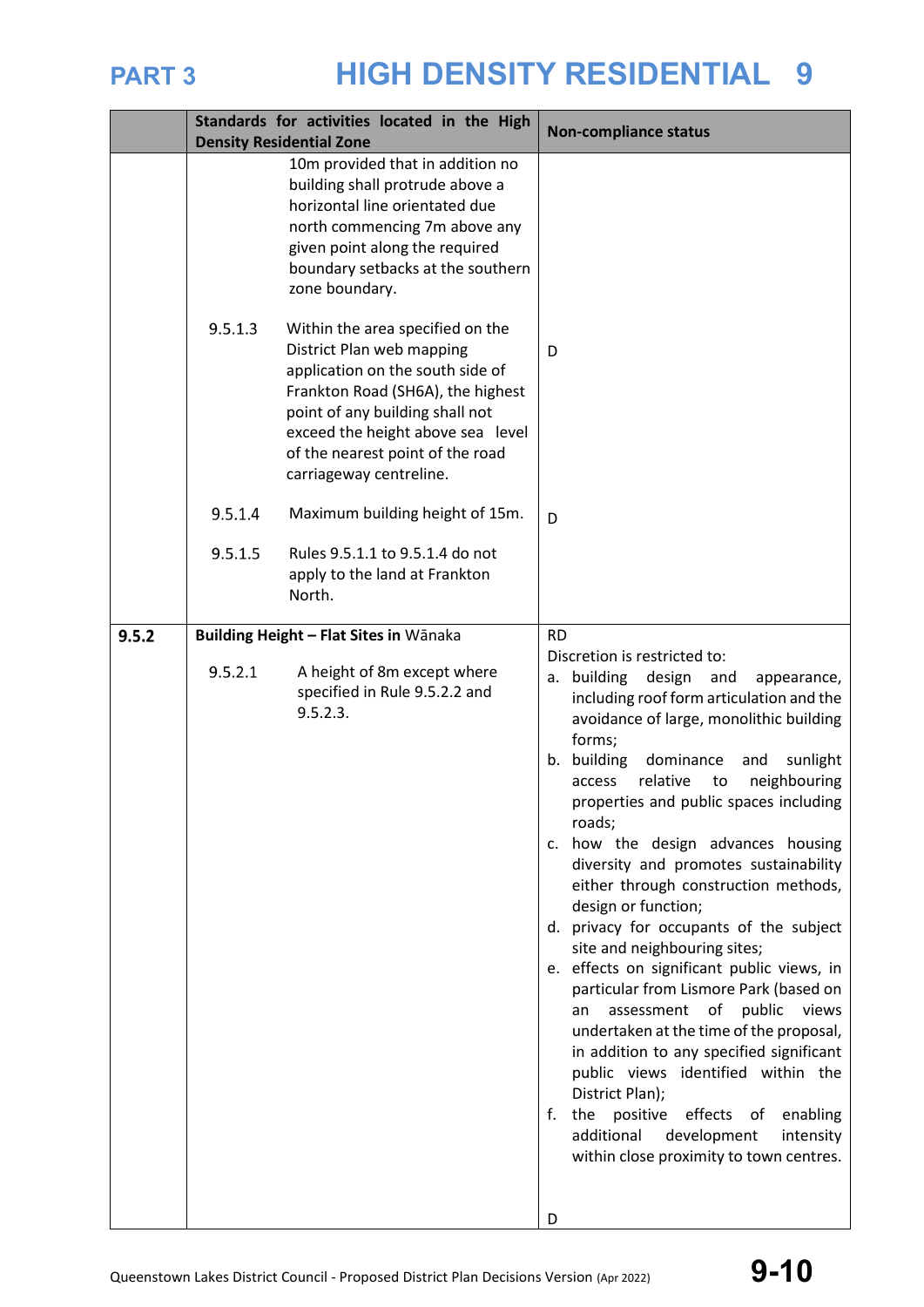|       | <b>Density Residential Zone</b> | Standards for activities located in the High                                                                                                                                                                                                                                                                                                                                                | <b>Non-compliance status</b>                                                                                                                                                                                                                                                                                                                                                                                                                                                                                                                                                                                                                                                                                                                                                                                                                                                                                                                                                                                                              |  |
|-------|---------------------------------|---------------------------------------------------------------------------------------------------------------------------------------------------------------------------------------------------------------------------------------------------------------------------------------------------------------------------------------------------------------------------------------------|-------------------------------------------------------------------------------------------------------------------------------------------------------------------------------------------------------------------------------------------------------------------------------------------------------------------------------------------------------------------------------------------------------------------------------------------------------------------------------------------------------------------------------------------------------------------------------------------------------------------------------------------------------------------------------------------------------------------------------------------------------------------------------------------------------------------------------------------------------------------------------------------------------------------------------------------------------------------------------------------------------------------------------------------|--|
|       | 9.5.2.2<br>9.5.2.3              | Maximum building height of<br>10m.<br>In Three Parks Wānaka the<br>maximum building height shall                                                                                                                                                                                                                                                                                            | D                                                                                                                                                                                                                                                                                                                                                                                                                                                                                                                                                                                                                                                                                                                                                                                                                                                                                                                                                                                                                                         |  |
|       |                                 | be 12m.                                                                                                                                                                                                                                                                                                                                                                                     |                                                                                                                                                                                                                                                                                                                                                                                                                                                                                                                                                                                                                                                                                                                                                                                                                                                                                                                                                                                                                                           |  |
| 9.5.3 | and Wānaka                      | Building Height - Sloping Sites in Queenstown                                                                                                                                                                                                                                                                                                                                               | <b>RD</b><br>Discretion is restricted to:                                                                                                                                                                                                                                                                                                                                                                                                                                                                                                                                                                                                                                                                                                                                                                                                                                                                                                                                                                                                 |  |
|       | 9.5.3.1                         | A height of 7m, except as<br>specified in Rules 9.5.3.2, 9.5.3.3<br>and 9.5.3.4                                                                                                                                                                                                                                                                                                             | a. building<br>design<br>and<br>appearance,<br>including roof form articulation and the<br>avoidance of large, monolithic building<br>forms;<br>b. building<br>dominance<br>and<br>sunlight<br>relative<br>neighbouring<br>access<br>to<br>properties and public spaces including<br>roads;<br>c. how the design advances housing<br>diversity and promotes sustainability<br>either through construction methods,<br>design or function;<br>d. how the design responds to the sloping<br>landform so as to integrate with it;<br>e. privacy for occupants of the subject<br>site and neighbouring sites;<br>f. effects on significant public views, in<br>particular from Lismore Park (based on<br>assessment<br>of<br>public<br>views<br>an<br>undertaken at the time of the proposal,<br>in addition to any specified significant<br>public views identified within the<br>District Plan);<br>effects<br>the<br>positive<br>of<br>enabling<br>g.<br>additional<br>development<br>intensity<br>within close proximity to town centres. |  |
|       | 9.5.3.2<br>9.5.3.3              | Immediately west of the<br>Kawarau Falls Bridge the<br>maximum building height shall<br>be 10m provided that in addition<br>no building shall protrude above<br>a horizontal line orientated due<br>north commencing 7m above<br>any given point along the<br>required boundary setbacks at<br>the southern zone boundary.<br>Within the area specified on the<br>District Plan web mapping | D<br>D                                                                                                                                                                                                                                                                                                                                                                                                                                                                                                                                                                                                                                                                                                                                                                                                                                                                                                                                                                                                                                    |  |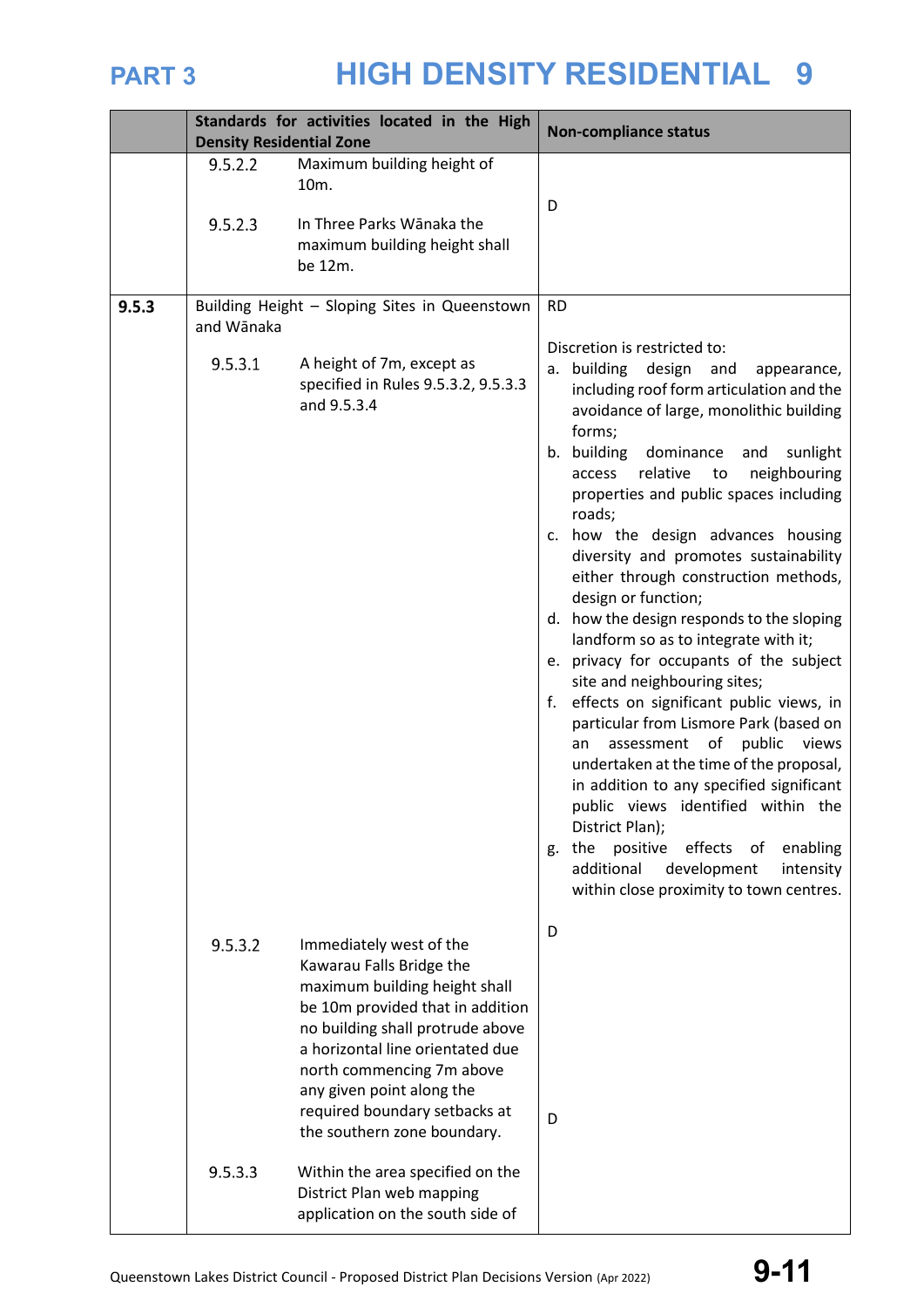

|       | <b>Density Residential Zone</b> | Standards for activities located in the High                                                                                                                            | <b>Non-compliance status</b>                                                                                                               |  |
|-------|---------------------------------|-------------------------------------------------------------------------------------------------------------------------------------------------------------------------|--------------------------------------------------------------------------------------------------------------------------------------------|--|
|       |                                 | Frankton Road (SH6A), the<br>highest point of any building shall<br>not exceed the height above sea<br>level of the nearest point of the<br>road carriageway centreline | D                                                                                                                                          |  |
|       | 9.5.3.4                         | Maximum building height of<br>10m.                                                                                                                                      |                                                                                                                                            |  |
|       | 9.5.3.5                         | Rules 9.5.3.1 to 9.5.3.4 do not<br>apply to the land at Frankton<br>North.                                                                                              |                                                                                                                                            |  |
| 9.5.4 |                                 | Building Height - Frankton North                                                                                                                                        | <b>RD</b>                                                                                                                                  |  |
|       | 9.5.4.1                         | Building height of 12m.                                                                                                                                                 | Discretion is restricted to:                                                                                                               |  |
|       |                                 |                                                                                                                                                                         | a. building design<br>and<br>appearance,<br>including roof form articulation and the<br>avoidance of large, monolithic building<br>forms;  |  |
|       |                                 |                                                                                                                                                                         | b. building dominance and sunlight access<br>relative to neighbouring properties and<br>public spaces including roads;                     |  |
|       |                                 |                                                                                                                                                                         | c. how the design advances housing<br>diversity and promotes sustainability<br>either through construction methods,<br>design or function; |  |
|       |                                 |                                                                                                                                                                         | d. privacy and outlook for occupants of<br>the subject site and neighbouring sites;                                                        |  |
|       |                                 |                                                                                                                                                                         | Prevention<br>e. Crime<br>Through<br>Environmental Design considerations;                                                                  |  |
|       |                                 |                                                                                                                                                                         | effects of<br>positive<br>f. the<br>enabling<br>additional<br>development<br>intensity<br>within close proximity to town centres;          |  |
|       |                                 |                                                                                                                                                                         | <b>NC</b>                                                                                                                                  |  |
|       |                                 |                                                                                                                                                                         |                                                                                                                                            |  |
|       | 9.5.4.2                         | Maximum building height of<br>20m.                                                                                                                                      |                                                                                                                                            |  |
| 9.5.5 | <b>Building Coverage</b>        |                                                                                                                                                                         | <b>NC</b>                                                                                                                                  |  |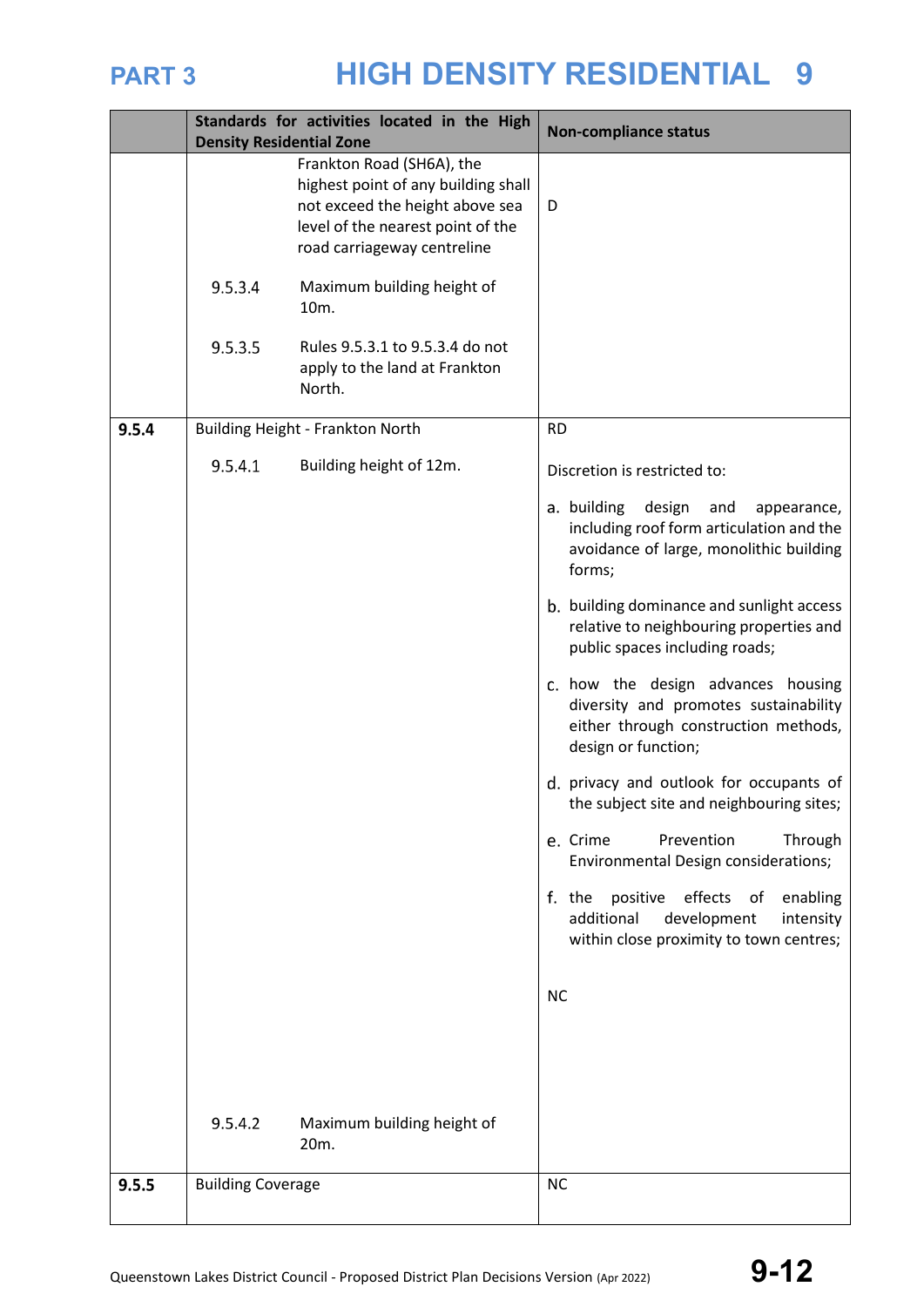|       | <b>Density Residential Zone</b>                                                 | Standards for activities located in the High                                                                                                                                                                                                                                                                                                                                                                                                                                                                                                                                                                                                                                                                                                                                                                                                                                                                                                                                    | <b>Non-compliance status</b>                                                                                                                                                                                                                                                                                                                                                                                                                                                                                                                                                                                                                                                                                                                                                                                                                                                                                                                                                                                                                                                                                                  |
|-------|---------------------------------------------------------------------------------|---------------------------------------------------------------------------------------------------------------------------------------------------------------------------------------------------------------------------------------------------------------------------------------------------------------------------------------------------------------------------------------------------------------------------------------------------------------------------------------------------------------------------------------------------------------------------------------------------------------------------------------------------------------------------------------------------------------------------------------------------------------------------------------------------------------------------------------------------------------------------------------------------------------------------------------------------------------------------------|-------------------------------------------------------------------------------------------------------------------------------------------------------------------------------------------------------------------------------------------------------------------------------------------------------------------------------------------------------------------------------------------------------------------------------------------------------------------------------------------------------------------------------------------------------------------------------------------------------------------------------------------------------------------------------------------------------------------------------------------------------------------------------------------------------------------------------------------------------------------------------------------------------------------------------------------------------------------------------------------------------------------------------------------------------------------------------------------------------------------------------|
|       | 9.5.5.1<br>9.5.5.2                                                              | A maximum of 70% site coverage<br>Within Frankton North a<br>maximum of 75% building<br>coverage.                                                                                                                                                                                                                                                                                                                                                                                                                                                                                                                                                                                                                                                                                                                                                                                                                                                                               |                                                                                                                                                                                                                                                                                                                                                                                                                                                                                                                                                                                                                                                                                                                                                                                                                                                                                                                                                                                                                                                                                                                               |
|       | Exclusions:<br>a.                                                               | building coverage does not include any<br>veranda over public space and does not<br>apply to underground structures, which are<br>not visible from ground level and which are<br>landscaped to appear as recreational or<br>planted (including grassed) areas.                                                                                                                                                                                                                                                                                                                                                                                                                                                                                                                                                                                                                                                                                                                  |                                                                                                                                                                                                                                                                                                                                                                                                                                                                                                                                                                                                                                                                                                                                                                                                                                                                                                                                                                                                                                                                                                                               |
| 9.5.6 | 9.5.6.1<br>Exclusions:<br>a.<br>b.<br>reserve.<br>9.5.6.2<br>9.5.6.3<br>9.5.6.4 | Recession plane (applicable to all buildings,<br>including accessory buildings)<br>For Flat Sites from 2.5 metres<br>above ground level a 45 degree<br>recession plane applies to all<br>boundaries, other than the<br>northern boundary of the site<br>where a 55 degree recession<br>plane applies.<br>gable end roofs may penetrate the building<br>recession plane by no more than one third<br>of the gable height;<br>recession planes do not apply to site<br>boundaries adjoining a Town Centre Zone,<br>fronting a road, or adjoining a park or<br>No recession plane for sloping<br>sites<br>Rules 9.5.6.1 and 9.5.6.2 do not<br>apply at Frankton North.<br>At Frankton North all buildings,<br>including accessory buildings,<br>along the northern boundary of<br>the zone where it adjoins the<br>Rural Zone, Open Space Zone<br>and Quail Rise Special Zone: For<br>flat and sloping sites from 3<br>metres above ground a 45<br>degree recession plane applies. | RD - for boundaries where the High<br>Density Residential zone applies on each<br>side of the boundary.<br>Discretion is restricted to:<br>a. any sunlight, shading or privacy effects<br>created by the proposal on adjacent<br>sites and/or their occupants;<br>b. effects on any significant public views<br>(based on an assessment of public<br>views undertaken at the time of the<br>proposal, in addition to any specified<br>significant public views identified<br>within the District Plan);<br>c. external appearance, location and<br>visual dominance of the building(s) as<br>viewed from the street(s) and adjacent<br>properties.<br>d. Where Electricity Sub-transmission<br>Infrastructure or Significant Electricity<br>Distribution Infrastructure as shown on<br>District Plan web<br>the<br>mapping<br>application is located within the<br>adjacent road and any proposed<br>building is located within 9.5 meters of<br>that road boundary, any adverse<br>effects on that infrastructure.<br>$NC - for boundaries where there is a$<br>change of zone other than as specified in<br>the exclusions. |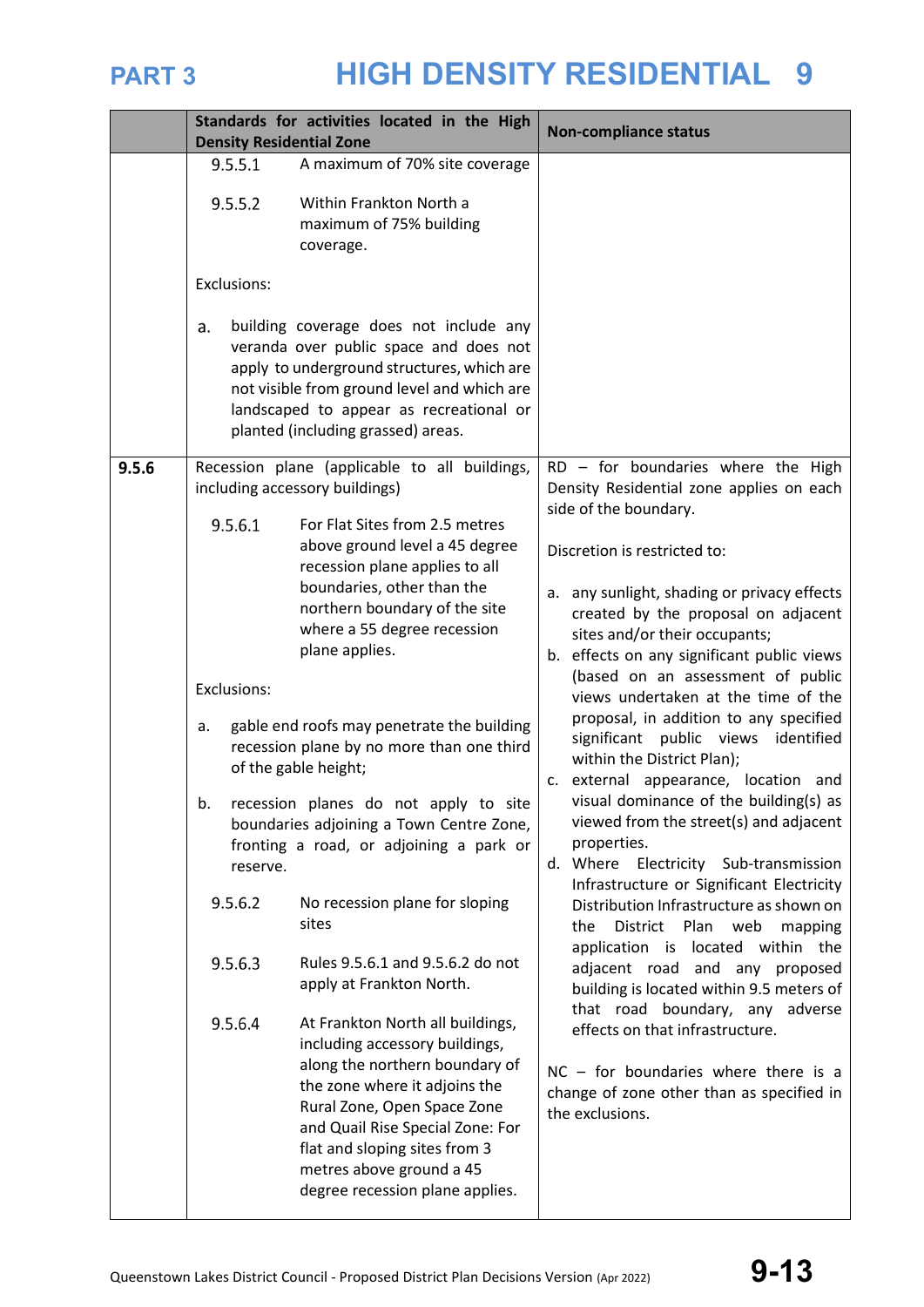|        | Standards for activities located in the High<br><b>Density Residential Zone</b>                                                                                                                                                                                                                                                                                                                                                                                                                                                                                                                                                                                                                                                           | <b>Non-compliance status</b>                                                                                                                                                                                                                                                                                                                                                                                                                                                                                                                                                                                                                                                                                                                                                                                                                                                                                                                                         |  |
|--------|-------------------------------------------------------------------------------------------------------------------------------------------------------------------------------------------------------------------------------------------------------------------------------------------------------------------------------------------------------------------------------------------------------------------------------------------------------------------------------------------------------------------------------------------------------------------------------------------------------------------------------------------------------------------------------------------------------------------------------------------|----------------------------------------------------------------------------------------------------------------------------------------------------------------------------------------------------------------------------------------------------------------------------------------------------------------------------------------------------------------------------------------------------------------------------------------------------------------------------------------------------------------------------------------------------------------------------------------------------------------------------------------------------------------------------------------------------------------------------------------------------------------------------------------------------------------------------------------------------------------------------------------------------------------------------------------------------------------------|--|
|        |                                                                                                                                                                                                                                                                                                                                                                                                                                                                                                                                                                                                                                                                                                                                           |                                                                                                                                                                                                                                                                                                                                                                                                                                                                                                                                                                                                                                                                                                                                                                                                                                                                                                                                                                      |  |
| 9.5.7  | Landscaped permeable surface coverage                                                                                                                                                                                                                                                                                                                                                                                                                                                                                                                                                                                                                                                                                                     | <b>NC</b>                                                                                                                                                                                                                                                                                                                                                                                                                                                                                                                                                                                                                                                                                                                                                                                                                                                                                                                                                            |  |
|        | At least 20% of site area shall comprise<br>landscaped (permeable) surface.                                                                                                                                                                                                                                                                                                                                                                                                                                                                                                                                                                                                                                                               |                                                                                                                                                                                                                                                                                                                                                                                                                                                                                                                                                                                                                                                                                                                                                                                                                                                                                                                                                                      |  |
| 9.5.8  | <b>Building Length</b><br>The length of any building facade above the<br>ground floor level shall not exceed 30m.<br>Rule 9.5.8 does not apply at Frankton North.                                                                                                                                                                                                                                                                                                                                                                                                                                                                                                                                                                         | <b>RD</b><br>Discretion is restricted to the following:<br>a. external appearance, location and<br>visual dominance of the building(s) as<br>viewed from the street(s) and adjacent<br>properties.                                                                                                                                                                                                                                                                                                                                                                                                                                                                                                                                                                                                                                                                                                                                                                   |  |
| 9.5.9  | Minimum Boundary Setbacks<br>9.5.9.1<br>All boundaries 2 metres except<br>for State Highway road<br>boundaries where the minimum<br>setback shall be 4.5m.<br>9.5.9.2<br>Garages shall be at least 4.5m<br>back from a road boundary.<br>9.5.9.3<br>Rules 9.5.9.1 and 9.5.9.2 do not<br>apply at Frankton North.<br>Exceptions to setback requirements other than<br>any road boundary setbacks:<br>Accessory buildings for residential activities may<br>be located within the setback distances, where<br>they do not exceed 7.5m in length, there are no<br>windows or openings (other than for carports)<br>along any walls within 1.5m of an internal<br>boundary, and comply with rules for Building<br>Height and Recession Plane. | <b>RD</b><br>Discretion is restricted to:<br>a. external appearance, location and<br>visual dominance of the building(s) as<br>viewed from the street(s) and adjacent<br>properties;<br>b. streetscape character and amenity;<br>c. any sunlight, shading or privacy effects<br>created by the proposal on adjacent<br>sites and/or their occupants;<br>d. effects on any significant public views<br>(based on an assessment of public<br>views undertaken at the time of the<br>proposal, in addition to any specified<br>significant public views<br>identified<br>within the District Plan).<br>e. Where Electricity Sub-transmission<br>Infrastructure or Significant Electricity<br>Distribution Infrastructure as shown on<br>the<br>District<br>Plan web<br>mapping<br>application is located within the<br>adjacent road and any proposed<br>building is located within 9.5 meters of<br>that road boundary, any adverse<br>effects on that infrastructure. |  |
| 9.5.10 | Waste and Recycling Storage Space                                                                                                                                                                                                                                                                                                                                                                                                                                                                                                                                                                                                                                                                                                         | <b>RD</b>                                                                                                                                                                                                                                                                                                                                                                                                                                                                                                                                                                                                                                                                                                                                                                                                                                                                                                                                                            |  |
|        | 9.5.10.1<br>Residential activities of three<br>units or less shall provide, a<br>minimum of 2m <sup>2</sup> waste and<br>recycling storage per residential<br>unit or flat.<br>9.5.10.2<br>Waste and recycling bins shall<br>be:                                                                                                                                                                                                                                                                                                                                                                                                                                                                                                          | Discretion is restricted to:<br>Effects on amenity values;<br>а.<br>Size, location and access of waste<br>b.<br>and recycling storage space; and<br>Consistency with the Residential<br>c.<br>Zone Design Guide 2021.                                                                                                                                                                                                                                                                                                                                                                                                                                                                                                                                                                                                                                                                                                                                                |  |
|        | Located where it is easy to manoeuvre<br>a.<br>for kerbside collections and avoid                                                                                                                                                                                                                                                                                                                                                                                                                                                                                                                                                                                                                                                         |                                                                                                                                                                                                                                                                                                                                                                                                                                                                                                                                                                                                                                                                                                                                                                                                                                                                                                                                                                      |  |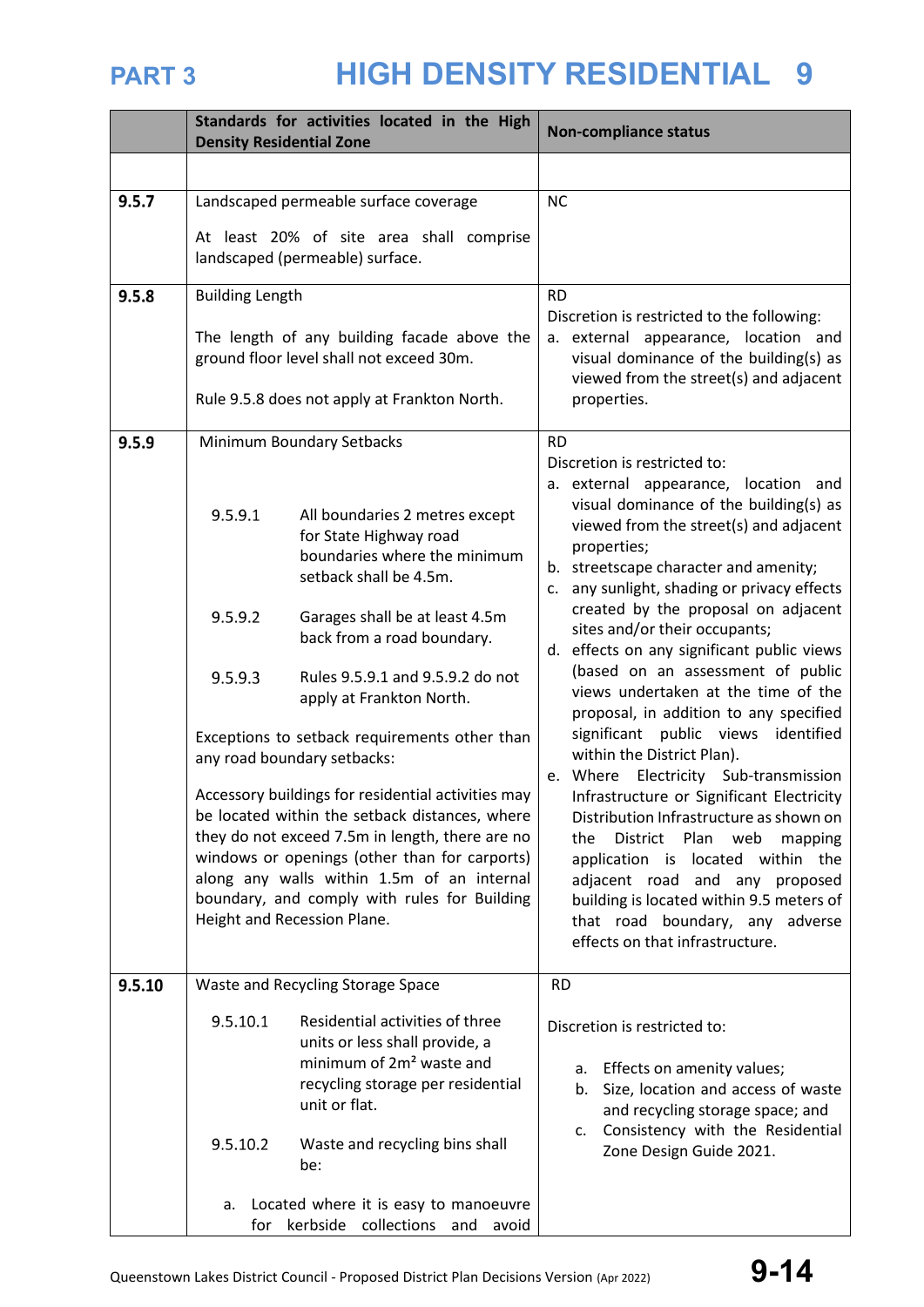

|        | Standards for activities located in the High<br><b>Density Residential Zone</b>                                                                                                                                                     | <b>Non-compliance status</b>                                                                                                                                                                 |  |
|--------|-------------------------------------------------------------------------------------------------------------------------------------------------------------------------------------------------------------------------------------|----------------------------------------------------------------------------------------------------------------------------------------------------------------------------------------------|--|
|        | impeding vehicle movements within and<br>through the site; and                                                                                                                                                                      |                                                                                                                                                                                              |  |
|        | Not directly visible from adjacent sites,<br>b.<br>roads and public spaces; or                                                                                                                                                      |                                                                                                                                                                                              |  |
|        | Screened with materials that are in<br>$\mathsf{C}$ .<br>keeping with the design of the building.                                                                                                                                   |                                                                                                                                                                                              |  |
|        |                                                                                                                                                                                                                                     |                                                                                                                                                                                              |  |
| 9.5.11 | <b>Lighting and Glare</b>                                                                                                                                                                                                           | <b>RD</b>                                                                                                                                                                                    |  |
|        | 9.5.11.1<br>All exterior lighting shall be<br>directed downward and away<br>from adjacent sites and roads.                                                                                                                          | Discretion is restricted to the effects of<br>lighting and glare on:                                                                                                                         |  |
|        | 9.5.11.2<br>No activity on any site shall<br>result in greater than a 3.0 lux<br>spill (horizontal or vertical) of<br>lights onto any other site<br>measured at any point inside the<br>boundary of the other site.                 | a. amenity values of adjoining sites;<br>b. the safety of the Transport Network;<br>c. the night sky; and<br>d. the navigational safety of passenger<br>carrying vessels operating at night. |  |
| 9.5.12 | Sound Insulation and Mechanical Ventilation                                                                                                                                                                                         | <b>NC</b>                                                                                                                                                                                    |  |
|        | For buildings located within 80m of a State<br>Highway.                                                                                                                                                                             |                                                                                                                                                                                              |  |
|        | Any residential buildings, or buildings containing<br>an Activity Sensitive to Road Noise, and located<br>within 80m of a State Highway shall be designed<br>to achieve an Indoor Design Sound Level of 40dB<br>LAeq24h.            |                                                                                                                                                                                              |  |
|        | Compliance with this rule can be demonstrated<br>by submitting a certificate to Council from a<br>person suitably qualified in acoustics stating that<br>the proposed construction will achieve the<br>internal design sound level. |                                                                                                                                                                                              |  |
| 9.5.13 | <b>Building Restriction Area</b>                                                                                                                                                                                                    | <b>NC</b>                                                                                                                                                                                    |  |
|        | No building shall be located within a building<br>restriction area as identified on the District Plan<br>web mapping application.                                                                                                   |                                                                                                                                                                                              |  |
| 9.5.14 | <b>Flood Risk</b>                                                                                                                                                                                                                   | <b>PR</b>                                                                                                                                                                                    |  |
|        | The construction or relocation of buildings with<br>a gross floor area greater than 20m2 and having<br>a ground floor level less than:                                                                                              |                                                                                                                                                                                              |  |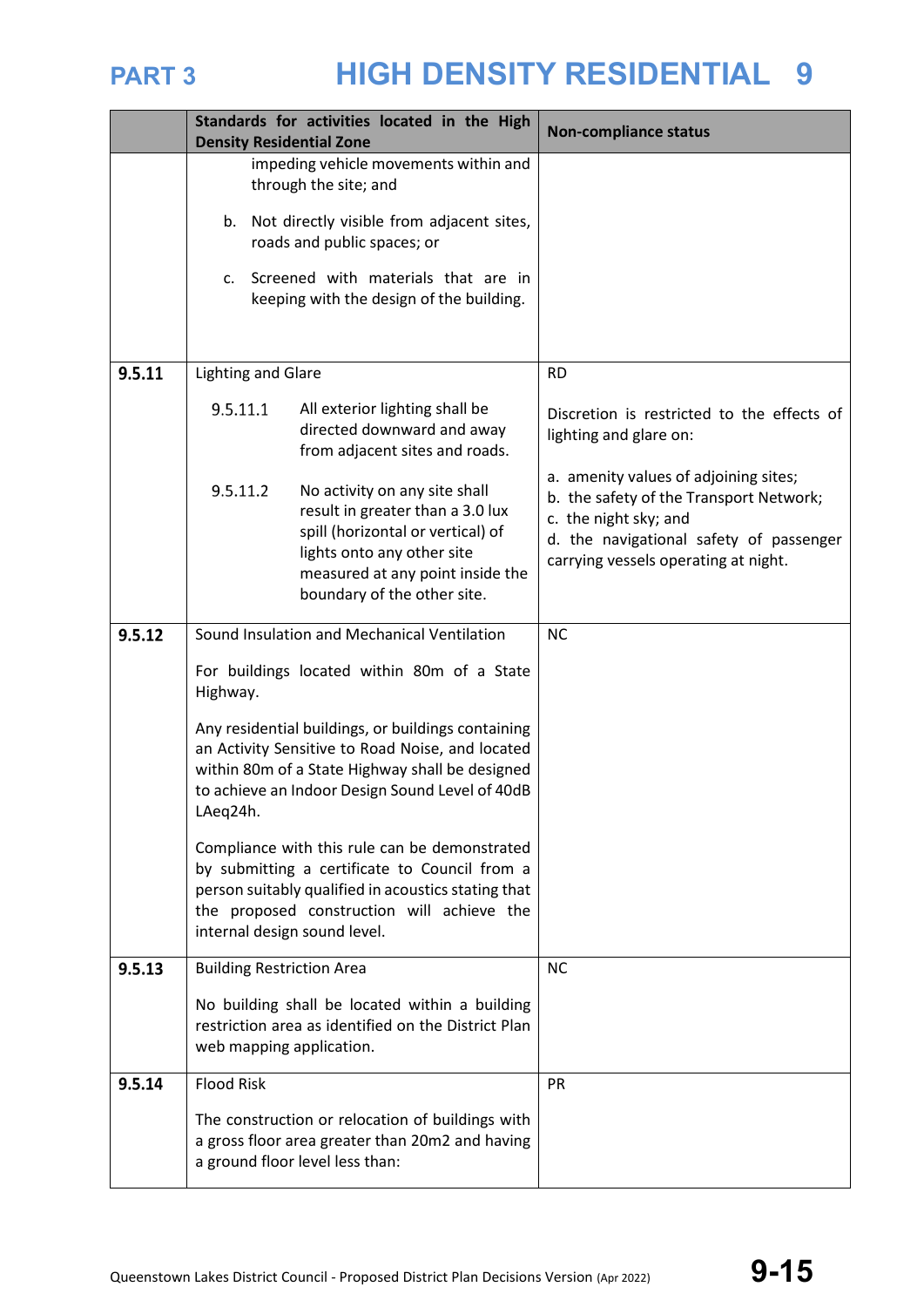|        |                                                          | Standards for activities located in the High                                                                                                                                                                                                                                                                                                                                                                                                                                                                                                                                                                                                                                                                                                                                                                                                                                                    | <b>Non-compliance status</b>                                                                                                                                                                                                                                                                                                                                                                                                                                                                                                                                                                                                                                                     |  |
|--------|----------------------------------------------------------|-------------------------------------------------------------------------------------------------------------------------------------------------------------------------------------------------------------------------------------------------------------------------------------------------------------------------------------------------------------------------------------------------------------------------------------------------------------------------------------------------------------------------------------------------------------------------------------------------------------------------------------------------------------------------------------------------------------------------------------------------------------------------------------------------------------------------------------------------------------------------------------------------|----------------------------------------------------------------------------------------------------------------------------------------------------------------------------------------------------------------------------------------------------------------------------------------------------------------------------------------------------------------------------------------------------------------------------------------------------------------------------------------------------------------------------------------------------------------------------------------------------------------------------------------------------------------------------------|--|
|        | <b>Density Residential Zone</b><br>9.5.14.1              | RL 312.0 masl at Queenstown                                                                                                                                                                                                                                                                                                                                                                                                                                                                                                                                                                                                                                                                                                                                                                                                                                                                     |                                                                                                                                                                                                                                                                                                                                                                                                                                                                                                                                                                                                                                                                                  |  |
|        |                                                          | and Frankton.                                                                                                                                                                                                                                                                                                                                                                                                                                                                                                                                                                                                                                                                                                                                                                                                                                                                                   |                                                                                                                                                                                                                                                                                                                                                                                                                                                                                                                                                                                                                                                                                  |  |
|        |                                                          |                                                                                                                                                                                                                                                                                                                                                                                                                                                                                                                                                                                                                                                                                                                                                                                                                                                                                                 |                                                                                                                                                                                                                                                                                                                                                                                                                                                                                                                                                                                                                                                                                  |  |
|        | 9.5.14.2                                                 | RL 281.9 masl at Wānaka.                                                                                                                                                                                                                                                                                                                                                                                                                                                                                                                                                                                                                                                                                                                                                                                                                                                                        |                                                                                                                                                                                                                                                                                                                                                                                                                                                                                                                                                                                                                                                                                  |  |
| 9.5.15 | <b>Residential Visitor Accommodation</b>                 |                                                                                                                                                                                                                                                                                                                                                                                                                                                                                                                                                                                                                                                                                                                                                                                                                                                                                                 | <b>RD</b>                                                                                                                                                                                                                                                                                                                                                                                                                                                                                                                                                                                                                                                                        |  |
|        | 9.5.15.1<br>9.5.15.2<br>9.5.15.3<br>9.5.15.4<br>9.5.15.5 | Must not exceed a cumulative<br>total of 90 nights occupation by<br>paying guests on a site per 12<br>month period.<br>Must not generate any vehicle<br>movements by heavy vehicles,<br>coaches or buses to and from<br>the site.<br>The Council must be notified in<br>writing prior to the<br>commencement of a Residential<br>Visitor Accommodation activity.<br>Up to date records of the<br><b>Residential Visitor</b><br>Accommodation activity must be<br>kept, including a record of the<br>date and duration of guest stays<br>and the number of guests<br>staying per night, and in a form<br>that can be made available for<br>inspection by the Council at 24<br>hours' notice.<br>Smoke alarms must be provided<br>in accordance with clause 5 of<br>the Residential Tenancies<br>(Smoke Alarms and Insulation)<br>Regulations 2016.<br>Note: The Council may request that records | Discretion is restricted to:<br>The location, nature and scale of<br>a.<br>activities;<br>The location, provision, and screening<br>b.<br>of parking and access;<br>The management of noise, rubbish<br>c.<br>and outdoor activities;<br>The compliance of the residential unit<br>d.<br>with the Building Code as at the date<br>of the consent;<br>Health and safety provisions in<br>e.<br>relation to guests;<br>f.<br>Guest management and complaints<br>procedures;<br>The keeping of records of RVA use,<br>g.<br>and availability of records for Council<br>inspection; and<br>Monitoring requirements, including<br>h.<br>imposition of an annual monitoring<br>charge. |  |
|        |                                                          | are made available to the Council for inspection<br>at 24 hours' notice, in order to monitor<br>compliance with rules 9.5.15.1 to 9.5.15.5.                                                                                                                                                                                                                                                                                                                                                                                                                                                                                                                                                                                                                                                                                                                                                     |                                                                                                                                                                                                                                                                                                                                                                                                                                                                                                                                                                                                                                                                                  |  |
| 9.5.16 | Homestay                                                 |                                                                                                                                                                                                                                                                                                                                                                                                                                                                                                                                                                                                                                                                                                                                                                                                                                                                                                 | <b>RD</b>                                                                                                                                                                                                                                                                                                                                                                                                                                                                                                                                                                                                                                                                        |  |
|        | 9.5.16.1                                                 | Must not exceed 5 paying guests<br>on a site per night.                                                                                                                                                                                                                                                                                                                                                                                                                                                                                                                                                                                                                                                                                                                                                                                                                                         | Discretion is restricted to:                                                                                                                                                                                                                                                                                                                                                                                                                                                                                                                                                                                                                                                     |  |
|        | 9.5.16.2                                                 | Must comply with minimum<br>parking requirements of                                                                                                                                                                                                                                                                                                                                                                                                                                                                                                                                                                                                                                                                                                                                                                                                                                             | The location, nature and scale of<br>a.<br>activities;<br>The location, provision, and screening<br>b.<br>of parking and access;                                                                                                                                                                                                                                                                                                                                                                                                                                                                                                                                                 |  |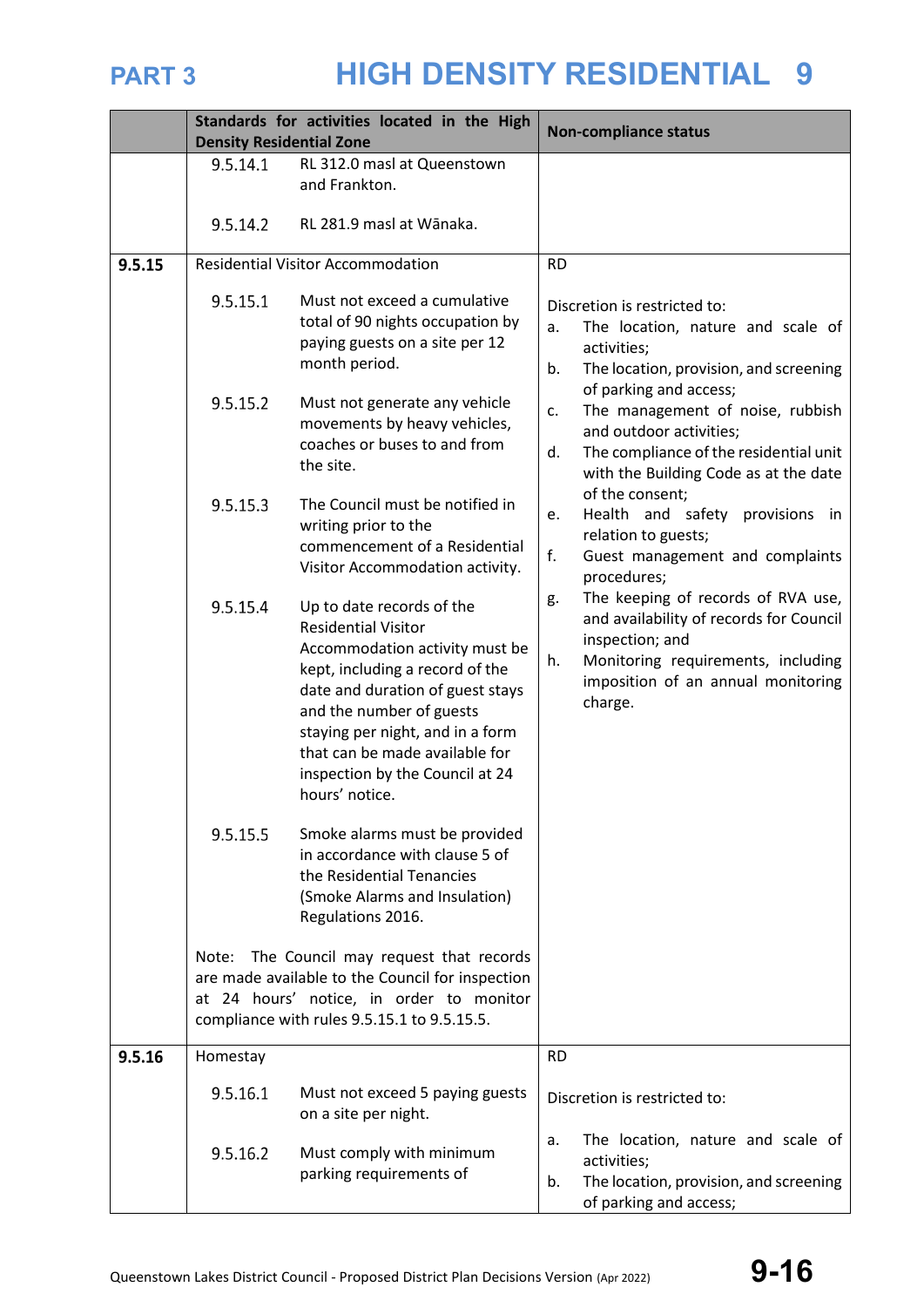

|        | Standards for activities located in the High                                                                                                           |                                                                                                                                                                                                                                                                                                                          |                | <b>Non-compliance status</b>                                                                                                                                                      |  |
|--------|--------------------------------------------------------------------------------------------------------------------------------------------------------|--------------------------------------------------------------------------------------------------------------------------------------------------------------------------------------------------------------------------------------------------------------------------------------------------------------------------|----------------|-----------------------------------------------------------------------------------------------------------------------------------------------------------------------------------|--|
|        | <b>Density Residential Zone</b>                                                                                                                        |                                                                                                                                                                                                                                                                                                                          |                |                                                                                                                                                                                   |  |
|        |                                                                                                                                                        | standard 29.8.9 in Chapter 29<br>Transport.                                                                                                                                                                                                                                                                              | $\mathsf{C}$ . | The management of noise, rubbish<br>and outdoor activities;                                                                                                                       |  |
|        | 9.5.16.3                                                                                                                                               | Must not generate any vehicle<br>movements by heavy vehicles,<br>coaches or buses to and from<br>the site.                                                                                                                                                                                                               | d.<br>e.       | The keeping of records of Homestay<br>use, and availability of records for<br>Council inspection; and<br>Monitoring requirements, including<br>imposition of an annual monitoring |  |
|        | 9.5.16.4                                                                                                                                               | The Council must be notified in<br>writing prior to the<br>commencement of a Homestay<br>activity.                                                                                                                                                                                                                       |                | charge.                                                                                                                                                                           |  |
|        | 9.5.16.5                                                                                                                                               | Up to date records of the<br>Homestay activity must be kept,<br>including a record of the number<br>of guests staying per night, and<br>in a form that can be made<br>available for inspection by the<br>Council at 24 hours' notice.                                                                                    |                |                                                                                                                                                                                   |  |
|        |                                                                                                                                                        | Note: The Council may request that records<br>are made available to the Council for inspection<br>at 24 hours' notice, in order to monitor<br>compliance with rules 9.5.16.1 to 9.5.16.5.                                                                                                                                |                |                                                                                                                                                                                   |  |
| 9.5.17 | Development on land at Frankton North shall be<br>undertaken in accordance with the Frankton<br>North Structure Plan (Schedule 27.13.9),<br>including: |                                                                                                                                                                                                                                                                                                                          |                |                                                                                                                                                                                   |  |
|        | a. Providing for a primary road that links State<br>Highway 6 to Quail Rise;                                                                           |                                                                                                                                                                                                                                                                                                                          |                |                                                                                                                                                                                   |  |
|        | b. Providing for internal connections from the<br>primary road that ensure vehicle access to all<br>sites;                                             |                                                                                                                                                                                                                                                                                                                          |                |                                                                                                                                                                                   |  |
|        |                                                                                                                                                        | c. Precluding any new vehicular access to the<br>State Highway network; and                                                                                                                                                                                                                                              |                |                                                                                                                                                                                   |  |
|        |                                                                                                                                                        | d. Providing for a pedestrian and cycle path<br>along the boundary with State Highway 6.<br>This is intended to provide a minimum path<br>width of 2.5 metres, within the existing State<br>Highway corridor, or where there is<br>insufficient land within the State Highway<br>corridor, within adjacent private land. |                |                                                                                                                                                                                   |  |

## **9.6 Rules - Non-Notification of Applications**